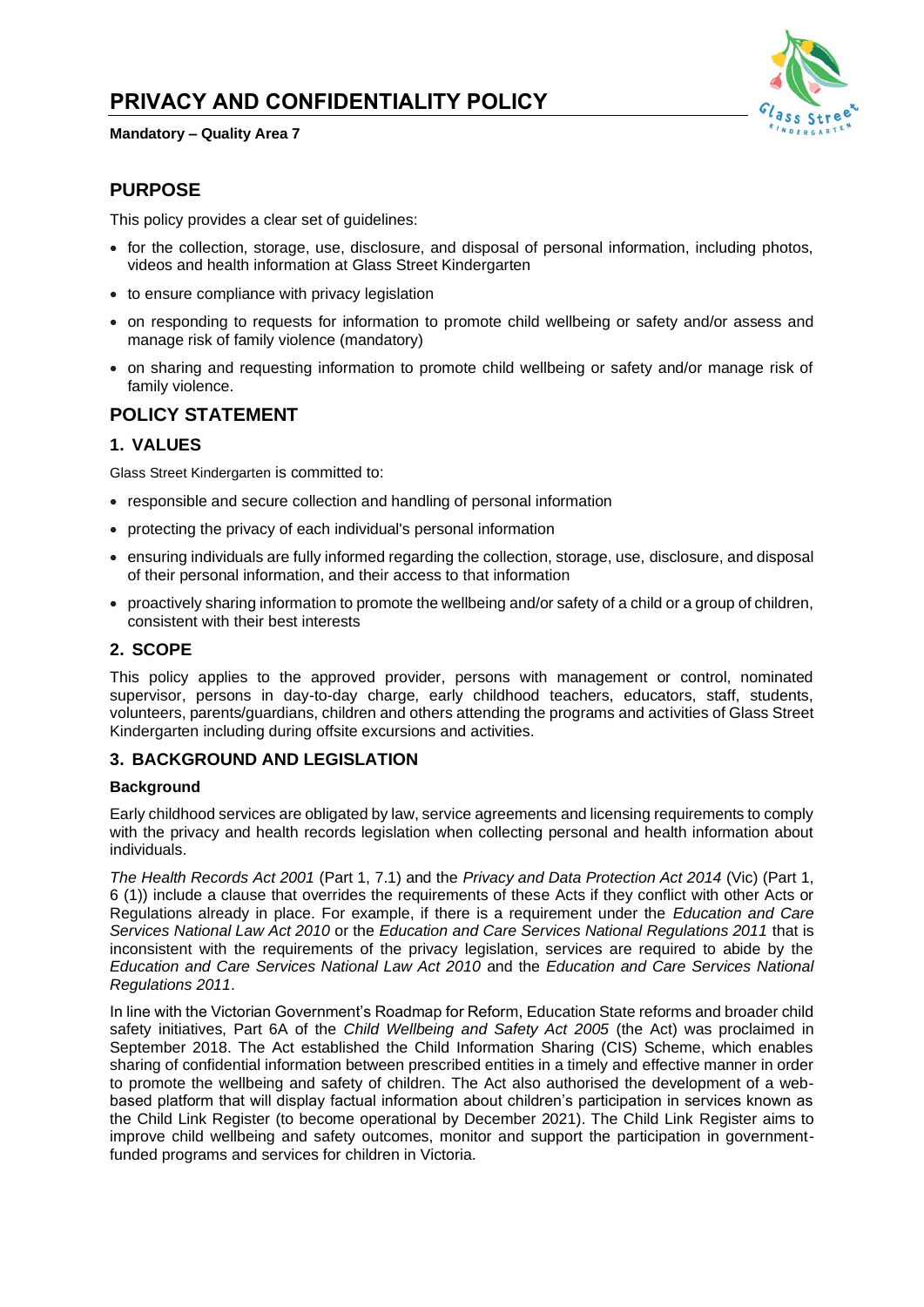Alongside the CIS Scheme, the *Family Violence Protection Act 2008* includes the Family Violence Information Sharing (FVIS) Scheme and the Family Violence Multi-Agency Risk Assessment and Management (MARAM) Framework, which enables information to be shared between prescribed entities to assess and manage family violence risk to children and adults. The MARAM Framework can be used by all services including ECEC services that come into contact with individuals and families experiencing family violence. The MARAM Framework aims to establish a system-wide shared understanding of family violence. It guides professionals across the continuum of service responses, across the range of presentations and spectrum of risk. It provides information and resources that professionals need to keep victim survivors safe, and to keep perpetrators in view and hold them accountable for their actions.

### **Legislation and standards**

Relevant legislation and standards include but are not limited to:

- Associations Incorporation Reform Act 2012 (Vic)
- Child Wellbeing and Safety Act 2005
- Child Wellbeing and Safety (Information Sharing) Amendment Regulations 2020
- Education and Care Services National Law Act 2010
- Education and Care Services National Regulations 2011: Regulations 181, 183
- Family Violence Protection Amendment (Information Sharing) Act 2017
- Freedom of Information Act 1982 (Vic)
- Health Records Act 2001 (Vic)
- National Quality Standard, Quality Area 7: Governance and Leadership Management
- Standard 7.3: Administrative systems enable the effective management of a quality service
- Privacy Act 1988 (Cth)
- Privacy Amendment (Enhancing Privacy Protection) Act 2012 (Cth)
- Privacy and Data Protection Act 2014 (Vic)
- Privacy Regulations 2013 (Cth)
- Public Records Act 1973 (Vic)

## **4. DEFINITIONS**

The terms defined in this section relate specifically to this policy. For commonly used terms e.g. Approved Provider, Nominated Supervisor, Regulatory Authority etc. refer to the General Definitions section of this manual.

**Child Information Sharing Scheme (CISS):** enables Information Sharing Entities (ISE) (refer to Definitions) to share confidential information about any person to promote the wellbeing and/or safety of a child or group of children. The CISS works in conjunction with existing information sharing legislative provisions. All Victorian children from birth to 18 years of age are covered. Unborn children are only captured when there has been a report to Child First or Child Protection. Consent is not required from any person when sharing under CISS. The CISS does not affect reporting obligations created under other legislation, such as mandatory reporting obligations under the Children, Youth and Families Act 2005.

**Child Safe Standards:** Promotes the safety of children, prevent child abuse, and ensure organisations have effective processes in place to respond to and report all allegations of child abuse.

**Confidential information:** For the purposes of this policy; the CISS and FVISS, the health information and identifiers for the Health Records Act 2001 and the personal information for the Privacy and Data Protection Act 2014, including sensitive information (such as a criminal record), and unique identifiers.

**Data breach:** Unauthorised access or disclosure of personal information, or loss of personal information.

**Discloser:** In the context of the Schemes, this is defined as sharing confidential information for the purpose of promoting the wellbeing or safety of a child or group of children. In the context of family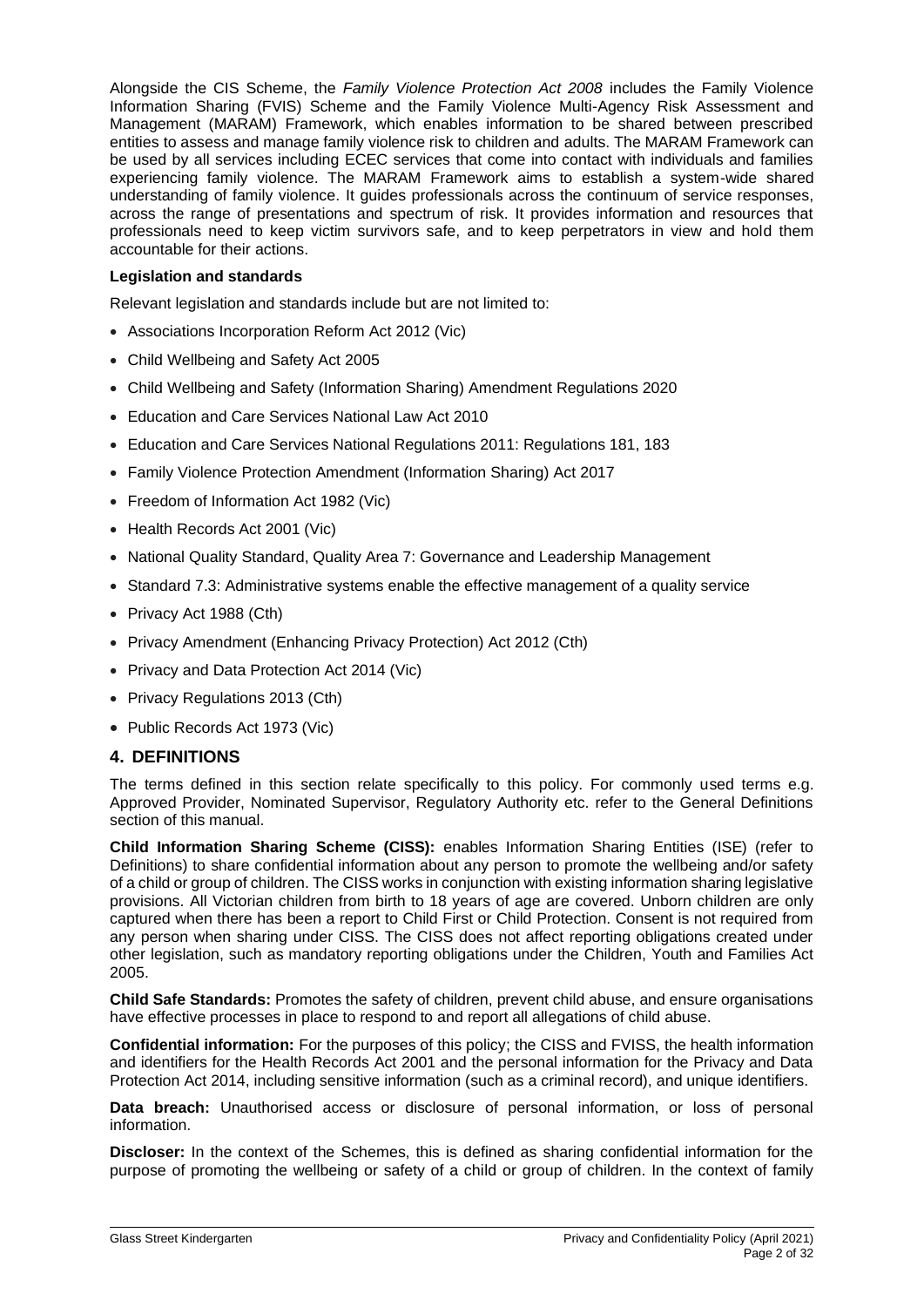violence, this is defined as when someone tells another person about violence that they have experienced, perpetrated or witnessed.

**Family Violence Information Sharing Scheme (FVISS):** enables the sharing of relevant information between authorised organisations to assess or manage risk of family violence.

**Freedom of Information Act 1982:** Legislation regarding access and correction of information requests.

**Health information:** Any information or an opinion about the physical, mental, or psychological health or ability (at any time) of an individual.

**Health Records Act 2001:** State legislation that regulates the management and privacy of health information handled by public and private sector bodies in Victoria.

**Identifier/Unique identifier:** A symbol or code (usually a number) assigned by an organisation to an individual to distinctively identify that individual while reducing privacy concerns by avoiding the use of the person's name.

**Information Sharing Entities (ISE):** are authorised to share and request relevant information under the Child Information Sharing Scheme and the Family Violence Information Sharing Scheme (the Schemes) and required to respond to requests from other ISEs. All ISEs are mandated to respond to all requests for information.

**Multi-Agency Risk Assessment and Management Framework (MARAM):** Sets out the responsibilities of the organisation in identifying, assessing, and managing families and guide information sharing under both CIS and FVIS schemes wherever family violence is present.

**Notifiable Data Breaches scheme (NDB):** A Commonwealth scheme that ensures any organisation or agency covered by the Privacy Act 1988 notifies affected individuals and the Office of the Australian Information Commissioner (OAIC) when a data breach is likely to result in serious harm to an individual whose personal information is involved.

**Personal information**: Recorded information (including images) or opinion, whether true or not, about a living individual whose identity can reasonably be ascertained.

**Privacy and Data Protection Act 2014:** State legislation that provides for responsible collection and handling of personal information in the Victorian public sector, including some organisations, such as early childhood services contracted to provide services for government. It provides remedies for interferences with the information privacy of an individual and establishes the Commissioner for Privacy and Data Protection.

**Privacy Act 1988:** Commonwealth legislation that operates alongside state or territory Acts and makes provision for the collection, holding, use, correction, disclosure, or transfer of personal information. The Privacy Amendment (Enhancing Privacy Protection) Act 2012 (Cth) introduced on 12 March 2014 has made extensive amendments to the Privacy Act 1988. Organisations with a turnover of \$3 million per annum or more must comply with these regulations.

**Privacy breach:** An act or practice that interferes with the privacy of an individual by being contrary to, or inconsistent with, one or more of the Information Privacy Principles (refer to Attachment 2) or the new Australian Privacy Principles (refer to Attachment 7) or any relevant code of practice.

**Public Records Act 1973 (Vic):** Legislation regarding the management of public sector documents.

**Risk Assessment Entity (RAE):** Under FVISS, there is also a subset of specialist ISEs known as Risk Assessment Entities that are able to receive and request information for a family violence assessment purpose. RAEs have specialised skills and authorisation to conduct family violence risk assessment, examples can include but not limited to Victorian Police, child protection, family violence service and some Orange Door services.

**Sensitive information:** Information or an opinion about an individual's racial or ethnic origin, political opinions, membership of a political association, religious beliefs or affiliations, philosophical beliefs, membership of a professional or trade association, membership of a trade union, sexual preference or practices, or criminal record. This is also considered to be personal information.

## **5. SOURCES AND RELATED POLICIES**

### **Sources**

• Australia Not-for-profit Law Guide (2017), Privacy Guide: A guide to compliance with privacy laws in Australia: [www.nfplaw.org.au/sites/default/files/media/Privacy\\_Guide\\_Cth.pdf](http://www.nfplaw.org.au/sites/default/files/media/Privacy_Guide_Cth.pdf)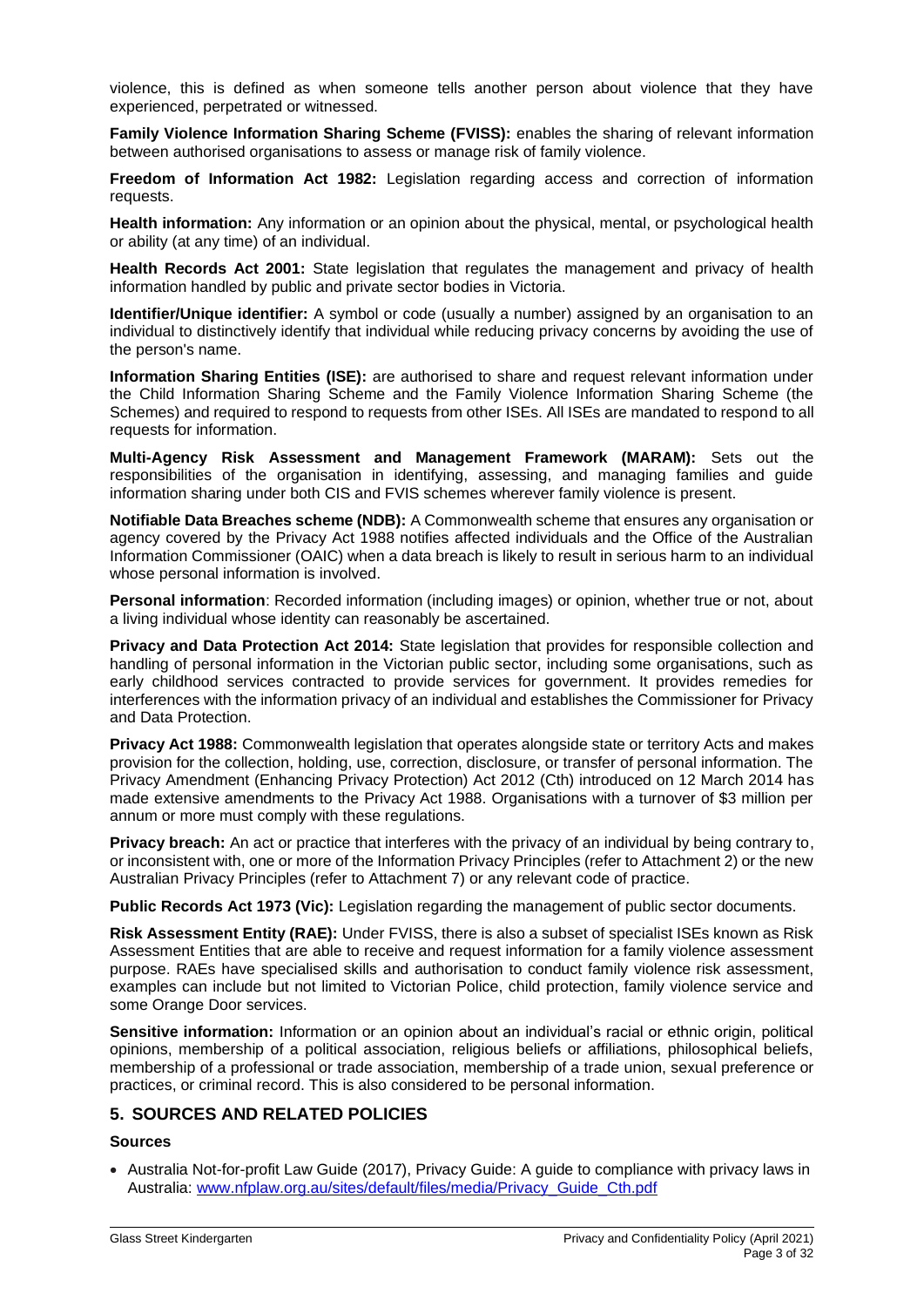- Child Care Service Handbook Version 2, 2019: [www.dese.gov.au/resources-child-care](http://www.dese.gov.au/resources-child-care-providers/resources/child-care-provider-handbook)[providers/resources/child-care-provider-handbook](http://www.dese.gov.au/resources-child-care-providers/resources/child-care-provider-handbook)
- Child Information Sharing Scheme Ministerial Guidelines: [www.vic.gov.au/guides-templates-tools](http://www.vic.gov.au/guides-templates-tools-for-information-sharing)[for-information-sharing](http://www.vic.gov.au/guides-templates-tools-for-information-sharing)
- ELAA Early Childhood Management Manual: [www.elaa.org.au](http://www.elaa.org.au/)
- Family Violence Multi-Agency Risk Assessment and Management Framework: [www.vic.gov.au/sites/default/files/2019-01/Family%20violence%20multi](http://www.vic.gov.au/sites/default/files/2019-01/Family%20violence%20multi-agency%20risk%20assessment%20and%20management%20framework.pdf)[agency%20risk%20assessment%20and%20management%20framework.pdf](http://www.vic.gov.au/sites/default/files/2019-01/Family%20violence%20multi-agency%20risk%20assessment%20and%20management%20framework.pdf)
- Guidelines to the Information Privacy Principles: [www.oaic.gov.au/privacy/australian-privacy](http://www.oaic.gov.au/privacy/australian-privacy-principles-guidelines/)principles-quidelines/
- Information Sharing and Family Violence Reforms Contextualised Guidance: [www.education.vic.gov.au/childhood/professionals/health/childprotection/Pages/ecunderstanding.as](http://www.education.vic.gov.au/childhood/professionals/health/childprotection/Pages/ecunderstanding.aspx) [px](http://www.education.vic.gov.au/childhood/professionals/health/childprotection/Pages/ecunderstanding.aspx)
- Information Sharing and Family Violence Reforms Toolkit: [www.vic.gov.au/guides-templates-tools](http://www.vic.gov.au/guides-templates-tools-for-information-sharing)[for-information-sharing](http://www.vic.gov.au/guides-templates-tools-for-information-sharing)
- Ministerial Guidelines for the Family Violence Information Sharing Scheme: [www.vic.gov.au/family](http://www.vic.gov.au/family-violence-information-sharing-scheme)[violence-information-sharing-scheme](http://www.vic.gov.au/family-violence-information-sharing-scheme)
- Office of Australian Information Commissioner, Data breach preparation and response: [www.oaic.gov.au/privacy/guidance-and-advice/data-breach-preparation-and-response](http://www.oaic.gov.au/privacy/guidance-and-advice/data-breach-preparation-and-response)
- Office of the Health Complaints Commissioner: [https://hcc.vic.gov.au](https://hcc.vic.gov.au/)
- Office of the Victorian Information Commissioner, Child information sharing scheme and privacy law in Victoria: [https://ovic.vic.gov.au/wp-content/uploads/2019/01/20190109-Child-information-sharing](https://ovic.vic.gov.au/wp-content/uploads/2019/01/20190109-Child-information-sharing-scheme-FAQs-1.pdf)[scheme-FAQs-1.pdf](https://ovic.vic.gov.au/wp-content/uploads/2019/01/20190109-Child-information-sharing-scheme-FAQs-1.pdf)
- Office of the Victorian Information Commissioner: [https://ovic.vic.gov.au](https://ovic.vic.gov.au/)
- Privacy Guide, 2020: [www.nfplaw.org.au/privacy](http://www.nfplaw.org.au/privacy)

## **Service policies**

- Child Safe Environment
- Code of Conduct
- Complaints and Grievances
- Delivery and Collection of Children
- Enrolment and Orientation
- Information, Communication and Technology
- Staffing
- Inclusion and Equity

# **PROCEDURES**

## **The approved provider and persons with management and control is responsible for:**

- ensuring all records and documents are maintained and stored in accordance with Regulations 181 and 183 of the *Education and Care Services National Regulations 2011*
- ensuring the service complies with the requirements of the Health Privacy Principles as outlined in the *Health Records Act 2001*, the Information Privacy Principles as outlined in the *Privacy and Data Protection Act 2014* (Vic) and, where applicable, the Australia Privacy Principles as outlined in the *Privacy Act 1988* (Cth) and the *Privacy Amendment (Enhancing Privacy Protection) Act 2012* (Cth), by taking proactive steps to establish and maintain internal practices, procedures, and systems that ensure compliance with privacy legalisations including:
	- − identifying the kind of personal, sensitive, and health information that will be collected from an individual or a family
	- − communicating the reason why personal, sensitive, and health information is being collected, and how it will be stored, used, and disclosed, and managed and are provided with the service's *Privacy Statement* (refer to Attachment 4) and all relevant forms
	- − communicating how an individual or family can access and/or update their personal, sensitive, and health information at any time, to make corrections or update information (refer to Attachment 4)
	- − communicating how an individual or family can complain about any breaches of the privacy legislation, and how the service will deal with these complaints
- ensuring a copy of this policy, including the *Privacy Statement*, is prominently displayed at the service and/or electronically accessible, is up to date and available on request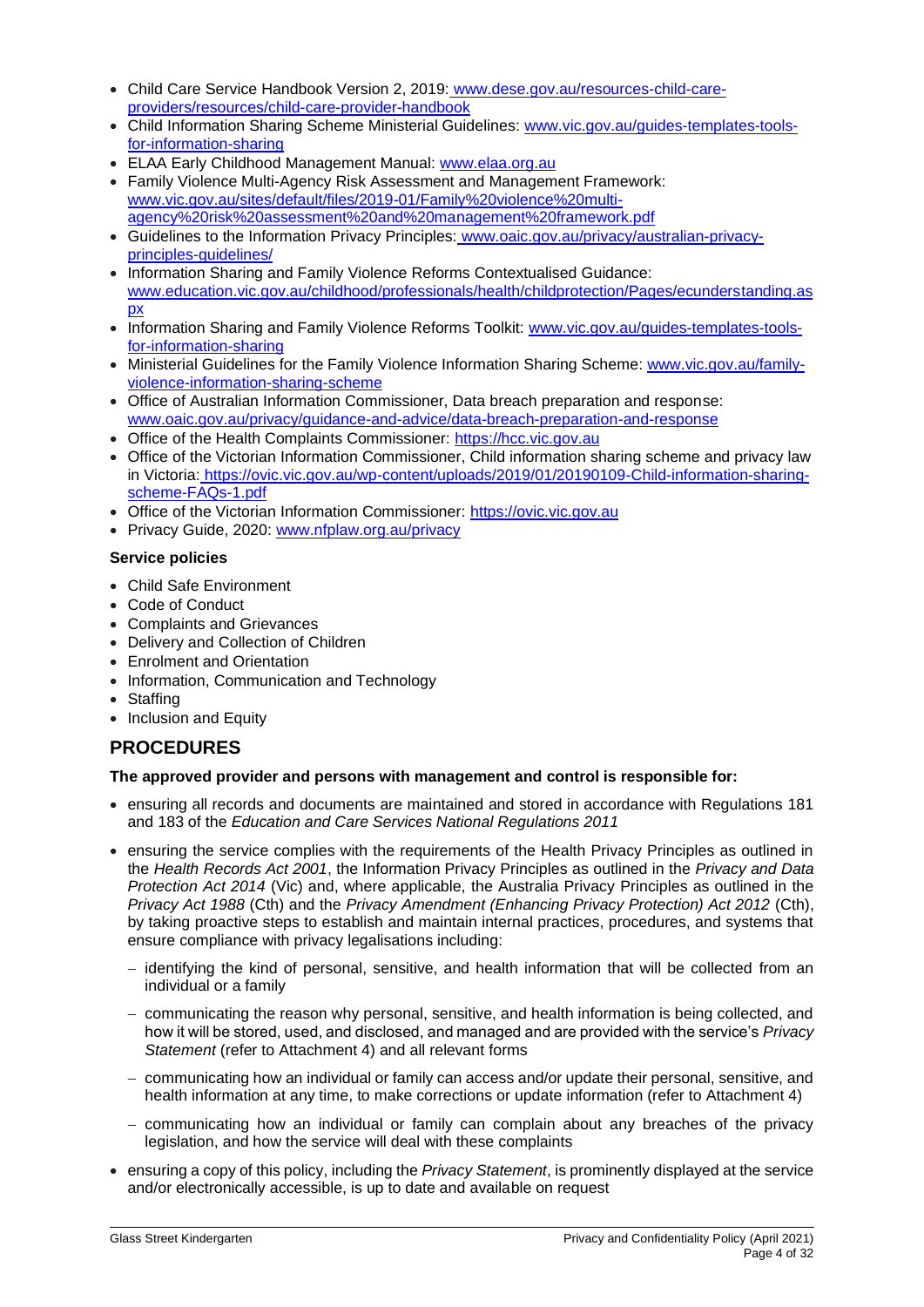- the management of privacy risks at each stage of the information lifecycle, including collection, use, disclosure, storage, destruction or de-identification
- protecting personal information from misuse, interference, loss and unauthorised access, modification or disclosure, as well as unauthorised access, modification or disclosure.
- identifying and responding to privacy breaches, handling access and correction requests, and receiving and responding to complaints and inquiries
- providing regular staff training and information on how the privacy legislation applies to them and the service
- appropriate supervision of staff who regularly handle personal, sensitive, and health information
- ensuring that personal, sensitive, and health information is only collected by lawful and fair means, and is accurate and complete
- providing adequate and appropriate secure storage for personal, sensitive, and health information collected by the service, including electronic storage (refer to Attachment 2)
- ensuring that records and documents are kept in accordance with Regulation 183
- notifying an individual or family if the service receives personal, sensitive and health information about them from another source as soon as practicably possible
- ensuring that if personal, sensitive and health information needs to be transferred outside of Victoria, that the individual or family that it applies to has provided consent, or if the recipient of the personal information is subject to a law or binding scheme.
- ensuring that unique identifiers are not adopted, used or disclosed unless lawfully required to (refer to Attachment 2)
- ensuring reasonable steps to destroy personal and health information and ensure it is de-identified if the information is no longer required for any purpose as described in Regulations 177, 183, 184 (refer to Attachment 1)
- complying with the *Notifiable Data Breaches Scheme* (refer to *Definitions*) which imposes an obligation to notify individual whose personal information is in a data breach that is likely to result in serious harm
- developing a data breach (refer to *Sources*) response plan that sets out the roles and responsibilities involved in managing a data breach, the steps taken if a data breach occurs (refer to *Sources*) and notifying the Office of the Australian Information Commission as appropriate
- promoting awareness and compliance with the Child Safe Standards (refer to *Definitions*), and disclosing information to promote the wellbeing and safety of a child or group of children
- ensuring information sharing procedures abide by the CISS Ministerial Guidelines (refer to *Sources*) and exercising professional judgment when determining whether the threshold for sharing is met, what information to share and with whom to share it (refer to Attachment 7)
- identifying which staff should be authorised point of contact in relation to the CISS and the FVISS
- ensuring the allocated point of contact undertakes appropriate training and is aware of their responsibilities under the CISS and FVISS
- communicating to staff about their obligations under the Information Sharing Schemes (refer to *Definitions*), and ensure they have read this policy
- providing opportunities for identified ISE staff to undertake the appropriate training
- ensuring information sharing procedures are respectful of and have regard to a child's social, individual, and cultural identity, the child's strengths and abilities, and any vulnerability relevant to the child's safety or wellbeing
- promoting a child's cultural safety and recognise the cultural rights and familial and community connections of children who are Aboriginal, Torres Strait Islander or both when sharing information under the CISS and FVISS
- giving precedence to the wellbeing and safety of a child or group of children over the right to privacy when sharing information under the CISS and the FVISS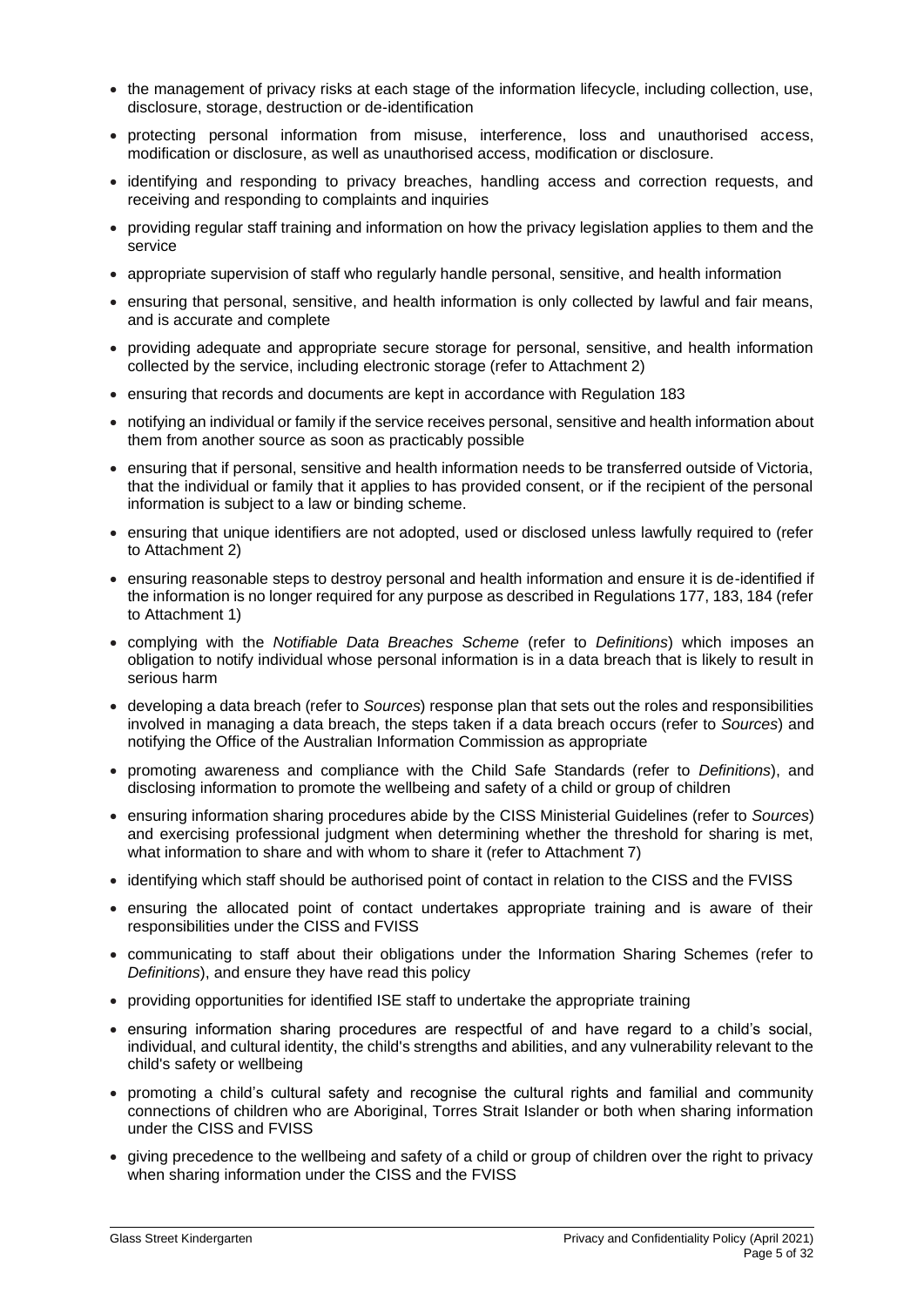- ensuring confidential information (refer to *Definitions*) is only shared to the extent necessary to promote the wellbeing or safety of a child or group of children, consistent with the best interests of that child or those children
- developing record keeping processes that are accurate and complete as set by *Child Wellbeing and Safety (Information Sharing) Regulations* concerning both written and verbal sharing of information and/or complaints (refer to Attachment 7)
- ensuring actions are taken when an ISE becomes aware that information recorded or shared about any person is incorrect, and is corrected in a timely manner
- working collaboratively in a manner that respects the functions and expertise of each information sharing entity
- ensuring that images of children are treated with the same respect as personal information, and as such are protected by privacy laws in the same way
- ensuring the appropriate use of images of children, including being aware of cultural sensitivities and the need for some images to be treated with special care
- ensuring all employees, students and volunteers are provided with a copy of this policy, including the Privacy Statement of the service (refer to Attachment 4)
- establishing procedures to be implemented if parents/guardians request that their child's image is not to be taken, published, or recorded, or when a child requests that their photo not be taken
- when engaging with a professional photographer, a confidentiality clause relating to appropriate information handling is included in the agreement or contract between the photographer and the service

#### **The nominated supervisor or persons in day-to-day charge is responsible for:**

- assisting the approved provider to implement this policy
- reading and acknowledging they have read the Privacy and Confidentiality Policy (refer to Attachment 3)
- ensuring all records and documents are maintained and stored in accordance with Regulations 181 and 183 of the *Education and Care Services National Regulations 2011*
- protecting personal information from misuse, interference and loss and from unauthorised access, modification or disclosure, as well as unauthorised access, modification or disclosure
- ensuring that personal, sensitive and health information is only collected by lawful and fair mean, is accurate and complete
- ensuring parents/guardians know why personal, sensitive and health information is being collected and how it will be used, disclosed and managed and are provided with the service's *Privacy Statement* (refer to Attachment 4) and all relevant forms
- ensuring that records and documents are kept in accordance with Regulation 183
- ensuring reasonable steps to destroy personal and health information and ensure it is de-identified if the information is no longer required for any purpose as described in Regulations 177, 183, 184 (refer to Attachment 2)
- ensuring that an individual or family can have access to their personal, sensitive and health information at any time, to make corrections or update information (refer to Attachment 4)
- providing notice to children and parents/guardians when photos/video recordings are going to be taken at the service
- ensuring early childhood teachers, educators and staff are provided a copy of this policy and that they complete the Letter of acknowledgment and understanding (refer to Attachment 3)
- giving precedence to the wellbeing and safety of a child or group of children over the right to privacy when sharing information under the CISS and the FVISS (refer to *Definitions*)
- ensuring that before disclosing information under the CISS or FVISS (refer to *Definitions*), confirm that the receiving organisation or service is also an information sharing entity (refer to Attachment 7)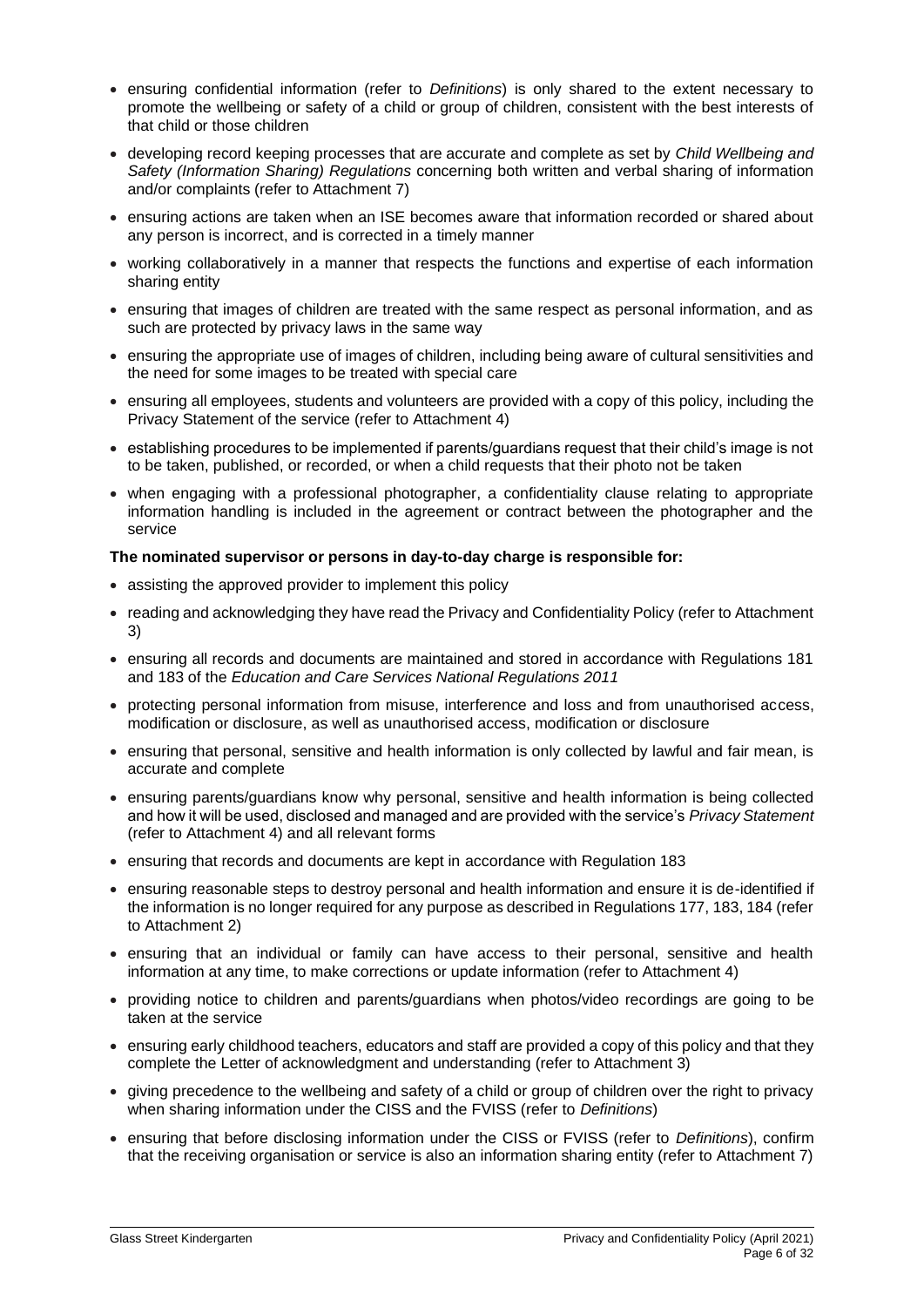- ensuring any requests from an ISE's are responded to in a timely manner and provide relevant information if the threshold test of the CISS or FVISS are met (refer to Attachment 7)
- engaging with services that are authorised and skilled (including those located within The Orange Door) to determine appropriate actions and promote collaborative practice around families and children
- only sharing confidential information to the extent necessary to promote the wellbeing or safety of a child or group of children, consistent with the best interests of that child or those children
- working collaboratively in a manner that respects the functions and expertise of each information sharing entity
- seeking and taking into account the views of the child and the child's relevant family members, if it is appropriate, safe and reasonable to do so when sharing information under the CISS and the FVISS (refer to *Definitions*)
- being respectful of and have regard to a child's social, individual and cultural identity, the child's strengths and abilities and any vulnerability relevant to the child's safety or wellbeing when sharing information under the CISS and FVISS (refer to *Definitions*)
- promoting a child's cultural safety and recognising the cultural rights and familial and community connections of children who are Aboriginal, Torres Strait Islander or both when sharing information under the CISS and FVISS (refer to *Definitions*)
- maintaining record keeping processes that are accurate and complete as set by *Child Wellbeing and Safety (Information Sharing) Regulations* in relation to both written and verbal sharing of information (refer to Attachment 7)
- ensuring that images of children are treated with the same respect as personal information, and as such are protected by privacy laws in the same way
- obtaining informed and voluntary consent of the parents/guardians of children who will be photographed or videoed.

#### **Early childhood teacher, educators and all other staff are responsible for:**

- reading and acknowledging they have read the Privacy and Confidentiality Policy (refer to Attachment 3)
- recording information on children according to the guidelines set out in this policy
- ensuring that personal, sensitive and health information is only collected by lawful and fair mean, is accurate and complete
- ensuring they are aware of their responsibilities in relation to the collection, storage, use, disclosure, disposal of personal and health information and the requirements for the handling of personal and health information, as set out in this policy
- ensuring when sharing information giving precedence to the wellbeing and safety of a child or group of children over the right to privacy when sharing information under the CISS and the FVISS (refer to *Definitions*)
- engaging in training about information sharing schemes and the MARAM framework
- being aware of who the point of contact at the service under the CISS and FIVSS (refer to *Definitions*), and supporting them (if applicable) to complete the threshold test (refer to Attachment 7)
- ensuring when sharing information to promote children's wellbeing and safety, taking into consideration the child's best interests; promote collaborative practice; and give precedence to the wellbeing and safety of a child or group of children over the right to privacy
- promoting a child's cultural safety and recognise the cultural rights and familial and community connections of children who are Aboriginal, Torres Strait Islander or both when sharing information under the CISS and FVISS (refer *to Definitions*)
- being respectful of and have regard to a child's social, individual and cultural identity, the child's strengths and abilities and any vulnerability relevant to the child's safety or wellbeing when sharing information under the CISS and FVISS (refer to *Definitions*)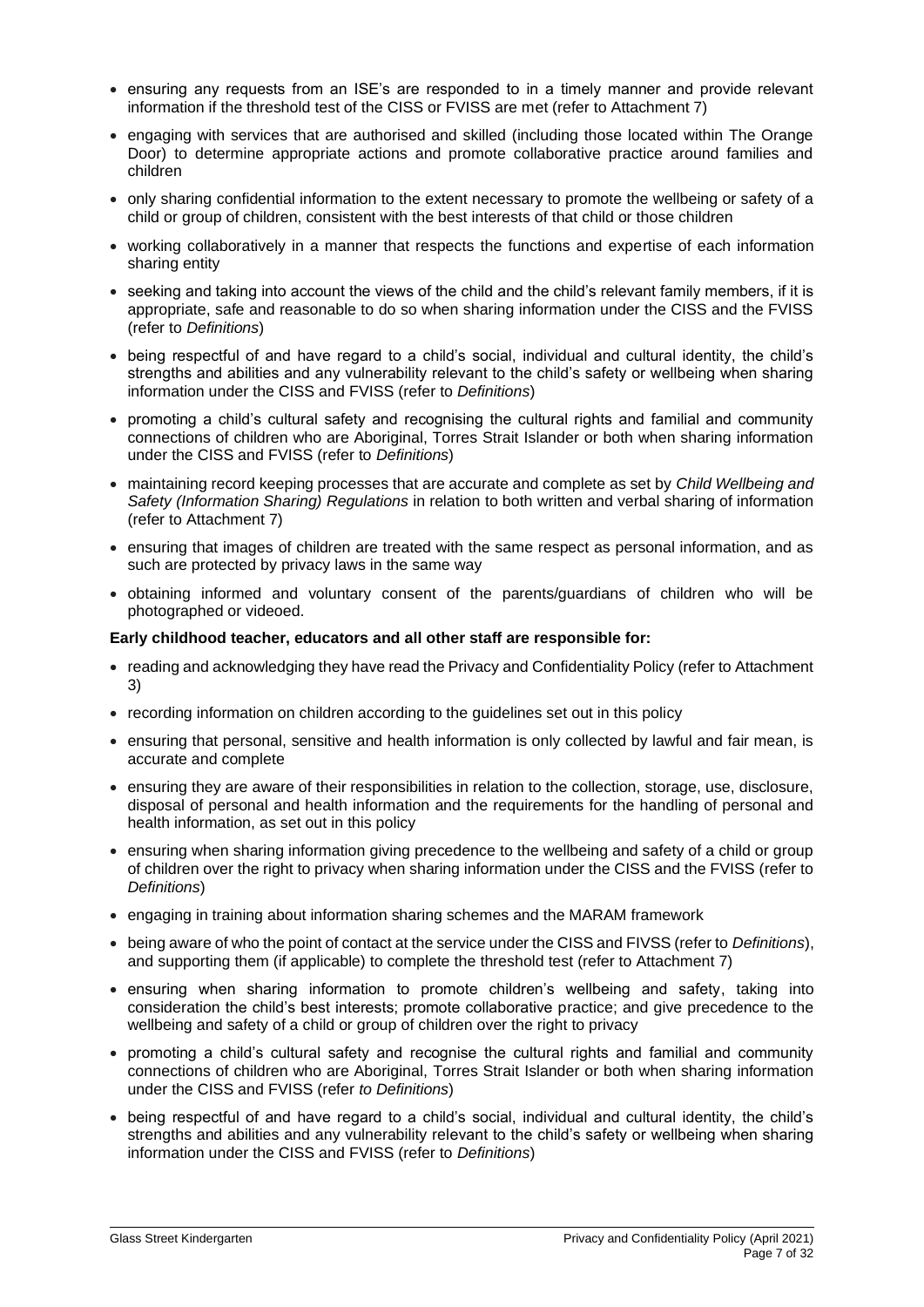- working collaboratively in a manner that respects the functions and expertise of each information sharing entity
- seeking and taking into account the views of the child and the child's relevant family members, if it is appropriate, safe and reasonable to do so when sharing information under the CISS and the FVISS (refer to *Definitions*)
- ensuring that images of children are treated with the same respect as personal information, and as such are protected by privacy laws in the same way
- respecting parents' choices about their child being photographed or videoed, and children's choices about being photographed or videoed.

#### **Parents/guardians are responsible for:**

- providing accurate information when requested
- maintaining the privacy of any personal or health information provided to them about other individuals, such as contact details
- completing all permission forms and returning them to the service in a timely manner
- being sensitive and respectful to other parents/guardians who do not want their child to be photographed or videoed
- being sensitive and respectful of the privacy of other children and families in photographs/videos when using and disposing of these photographs/videos
- being aware of CISS and FVISS guidelines (refer to *Definitions*).

## **VOLUNTEERS AND STUDENTS, WHILE AT THE SERVICE, ARE RESPONSIBLE FOR FOLLOWING THIS POLICY AND ITS PROCEDURES**.

## **EVALUATION**

In order to assess whether the values and purposes of the policy have been achieved, the approved provider will:

- regularly seek feedback from everyone affected by the policy regarding its effectiveness
- monitor the implementation, compliance, complaints, and incidents in relation to this policy
- keep the policy up to date with current legislation, research, policy, and best practice
- revise the policy and procedures as part of the service's policy review cycle, or as required
- notifying all stakeholders affected by this policy at least 14 days before making any significant changes to this policy or its procedures, unless a lesser period is necessary due to risk.

# **ATTACHMENTS**

- Attachment 1: Record keeping and privacy laws
- Attachment 2: Privacy Principles in action (not applicable to Glass Street Kindergarten)
- Attachment 3: Letter of acknowledgment and understanding
- Attachment 4: Privacy Statement
- Attachment 5: Permission form for photographs and videos
- Attachment 6: Special permission notice for publications/media
- Attachment 7: Sharing information and record keeping under the Chid Information and Family Violence Sharing Scheme

## **AUTHORISATION**

The policy was adopted by the approved provider of Glass Street Kindergarten on August 2021.

## **REVIEW DATE:** AUGUST 2024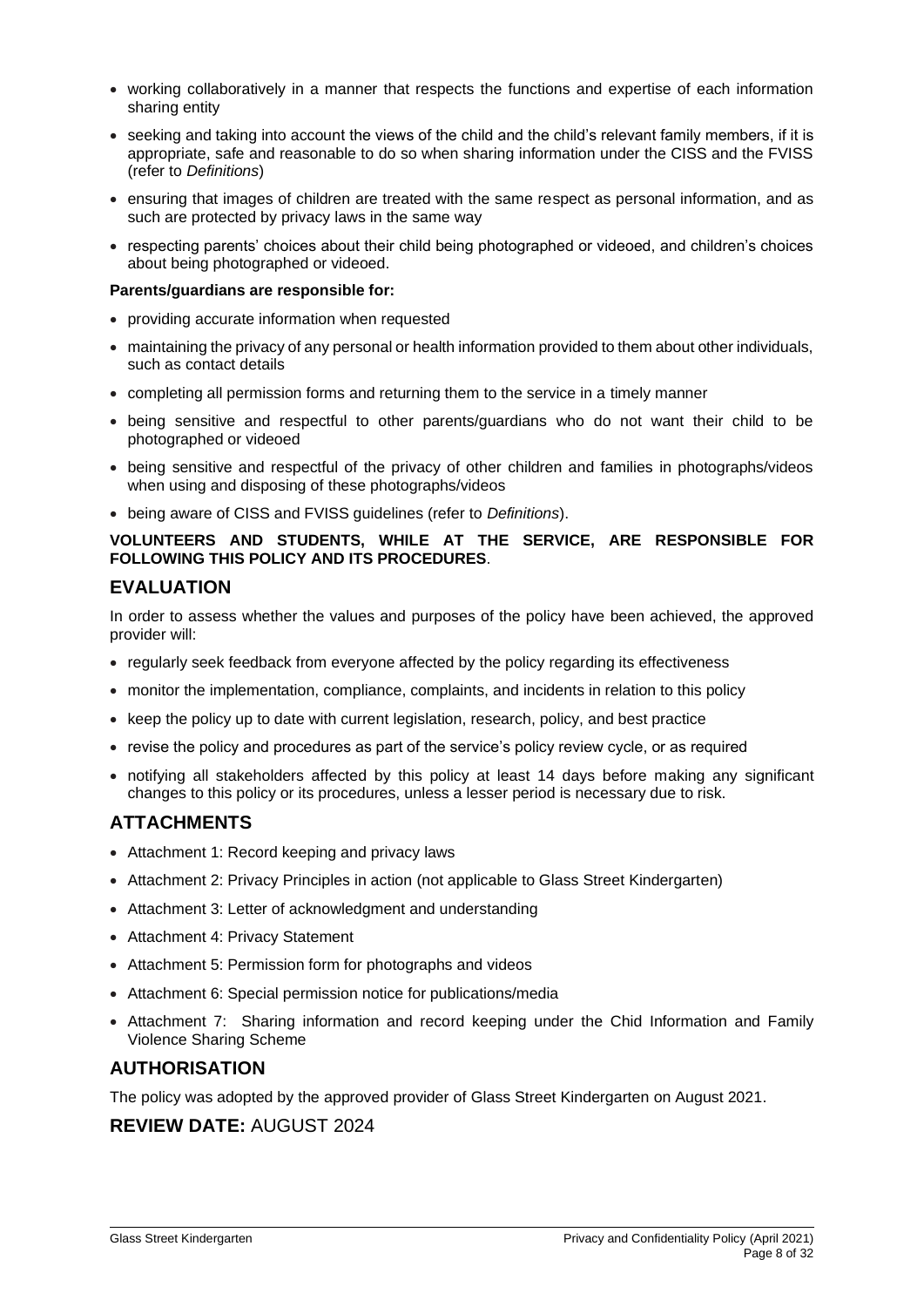# **Record keeping and privacy laws**

Early childhood services must ensure that their processes for the collection, storage, use, disclosure and disposal of personal, sensitive and health information meet the requirements of the appropriate privacy legislation and the *Health Records Act 2001*.

The following are examples of records impacted by the privacy legislation:

- **Enrolment records:** Regulations 160, 161 and 162 of the *Education and Care Services National Regulations 2011* detail the information that must be kept on a child's enrolment record, including personal details about the child and the child's family, parenting orders and medical conditions. This information is classified as personal, sensitive and health information (refer to *Definitions*) and must be stored securely and disposed of appropriately.
- **Attendance records:** Regulation 158 of the *Education and Care Services National Regulations 2011* requires details of the date, child's full name, times of arrival and departure, and signature of the person delivering and collecting the child or the nominated supervisor/educator, to be recorded in an attendance record kept at the service. Contact details may be kept in a sealed envelope at the back of the attendance record or separate folder for evacuation/emergency purposes.
- **Medication records and incident, injury, trauma and illness records:** Regulations 87 and 92 of the *Education and Care Services National Regulations 2011* require the approved provider of a service to maintain incident, injury, trauma and illness records, and medication records which contain personal and health information about the child.
- **Handling and storage of information:** Limited space can often be an issue in early childhood service environments, and both authorised employees and the approved provider need access to secure storage for personal and health information. Documents might be required to be stored off the service premises. Wherever confidential information is stored, it is important that it is not accessible to unauthorised staff or other persons. When confidential information is required to be taken off-site (e.g. on excursions, a list of children with medical conditions and contact numbers will be required), consideration must be given to how this is transported and stored securely.
- **Electronic records:** It is important that electronic records containing personal, sensitive or health information are stored in password protect folders or software platforms and can only be accessed by authorised personnel. Services need to incorporate risk management measures to ensure that passwords are recorded and stored in a secure folder at the service, and to limit access to the information only to other authorised persons. (refer to the Information Communication Technology Policy).
- **Forms:** Enrolment forms and any other forms used to collect personal or health information should have the service's Privacy Statement (refer to Attachment 4) attached.
- **Collecting information for which there is no immediate use:** A service should only collect the information it needs and for which it has a specific purpose. Services should not collect information that has no immediate use, even though it may be useful in the future.
- **Retention of records:** 
	- − records relating to an incident, illness, injury or trauma suffered by a child while at the service, until the child is aged 25 years
	- − records relating to an incident, illness, injury or trauma suffered by a child that may have occurred following an incident while at the service, until the child is aged 25 years
	- − records relating to the death of a child while at the service, until the end of 7 years after the death
	- − and other records relating to a child enrolled at the service, until the end of 3 years after the last day on which the child attended the service
	- − records relating to the approved provider, until the end of 3 years after the last date on which the approved provider records relating to a nominated supervisor or staff member of an education and care service, until the end of 3 years after the last date on which the nominated supervisor or staff member provided education at the service
	- − any other records, until the end of 3 years after the date on which the record was made.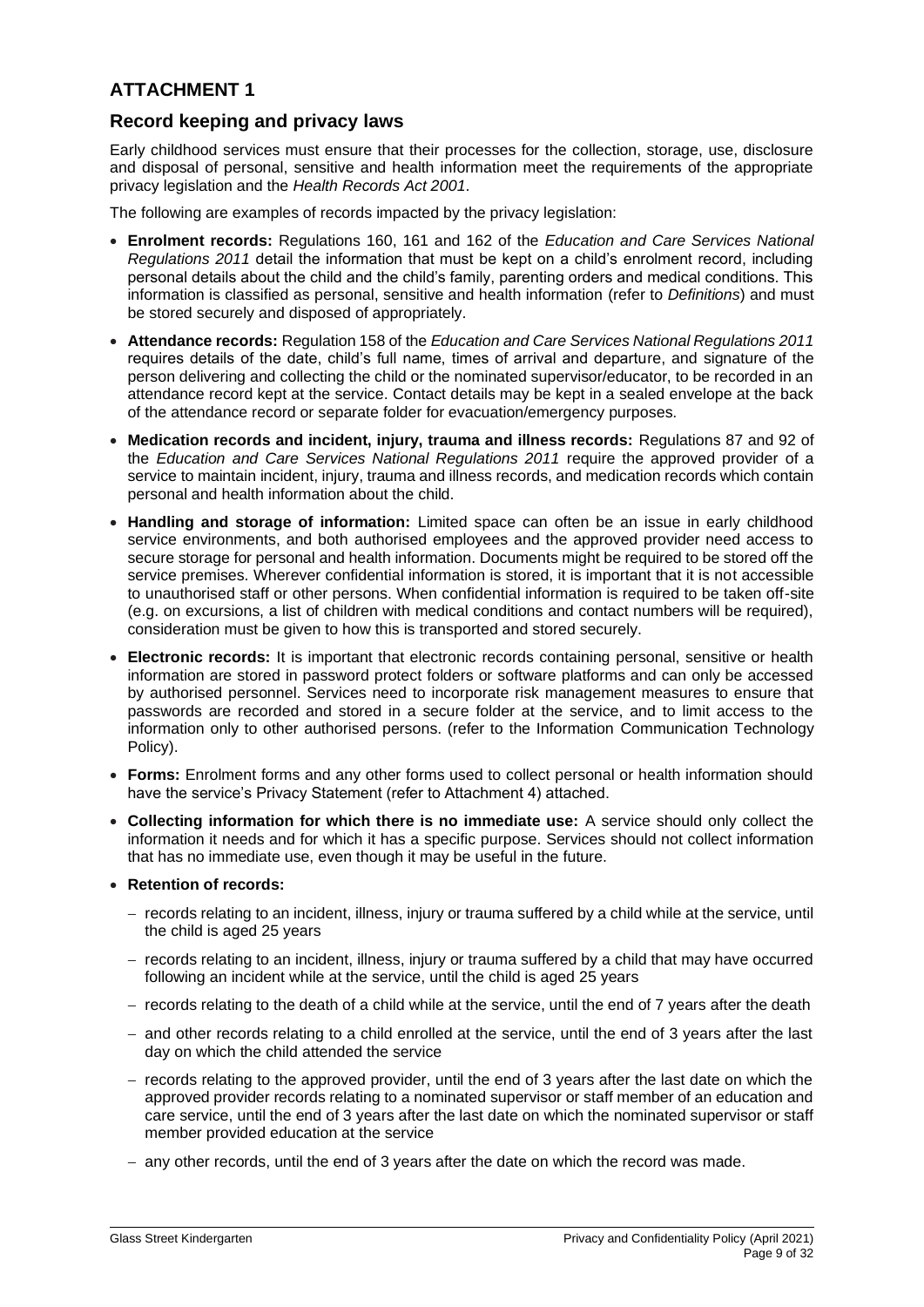# **Privacy principles in action**

Your organisation may have to comply with more than one set of privacy obligations listed below. For example, an organisation that has a contract with a Victorian government agency may need to comply with the Australian Privacy Principles [AAP] (*Privacy Act, 1988*) as well as the Information Privacy Principles [IPP] (*Privacy and Data Protection Act, 2014*), and the Health Privacy Principles [HPP] (*Health Records Act, 2001*).

## **The Australian Privacy Principles**

The APPs are legal obligations under federal Privacy Laws. They apply to every Australian organisation and federal government agency that meets the qualifying criteria below:

- it has an annual turnover of more than \$3 million
- it provides a health service (which is broadly defined) to a person (even if the organisation's primary activity is not providing that health service)
- it trades in personal information (for example, buying or selling a mailing list)
- it is a contracted service provider under a Commonwealth contract (for example, an aged care provider or a disability services provider under a Commonwealth agreement)
- it is a credit reporting body
- it operates a residential tenancy database
- it is a reporting entity for the purposes of the Anti-Money Laundering and Counter-Terrorism Financing Act 2006 (Cth) (AML/CTF Act)
- it is an employee association registered or recognised under the Fair Work (Registered Organisations) Act 2009 (Cth)
- it is a business that conducts protection action ballots
- it is a business prescribed by the Privacy Regulation 2013
- it is related to a body corporate (for example, a subsidiary) that meets any of the above criteria (even if your not-for-profit itself does not), or
- it has opted into the Privacy Act (choosing to comply, despite not meeting any of the above criteria)

## **The Information Privacy Principles**

The IPPs are relevant for all Victorian public sector organisations, as well as some private or community sector organisations, where those organisations are carrying out functions under a State contract with a Victorian public sector organisation.

A State contract means a contract between an organisation (e.g. the Department of Education and Training) and a Contracted Service Provider [CSP] (e.g. an Approved Provider) under which services are provided by the CSP for the organisation (e.g. a funded Kindergarten Program).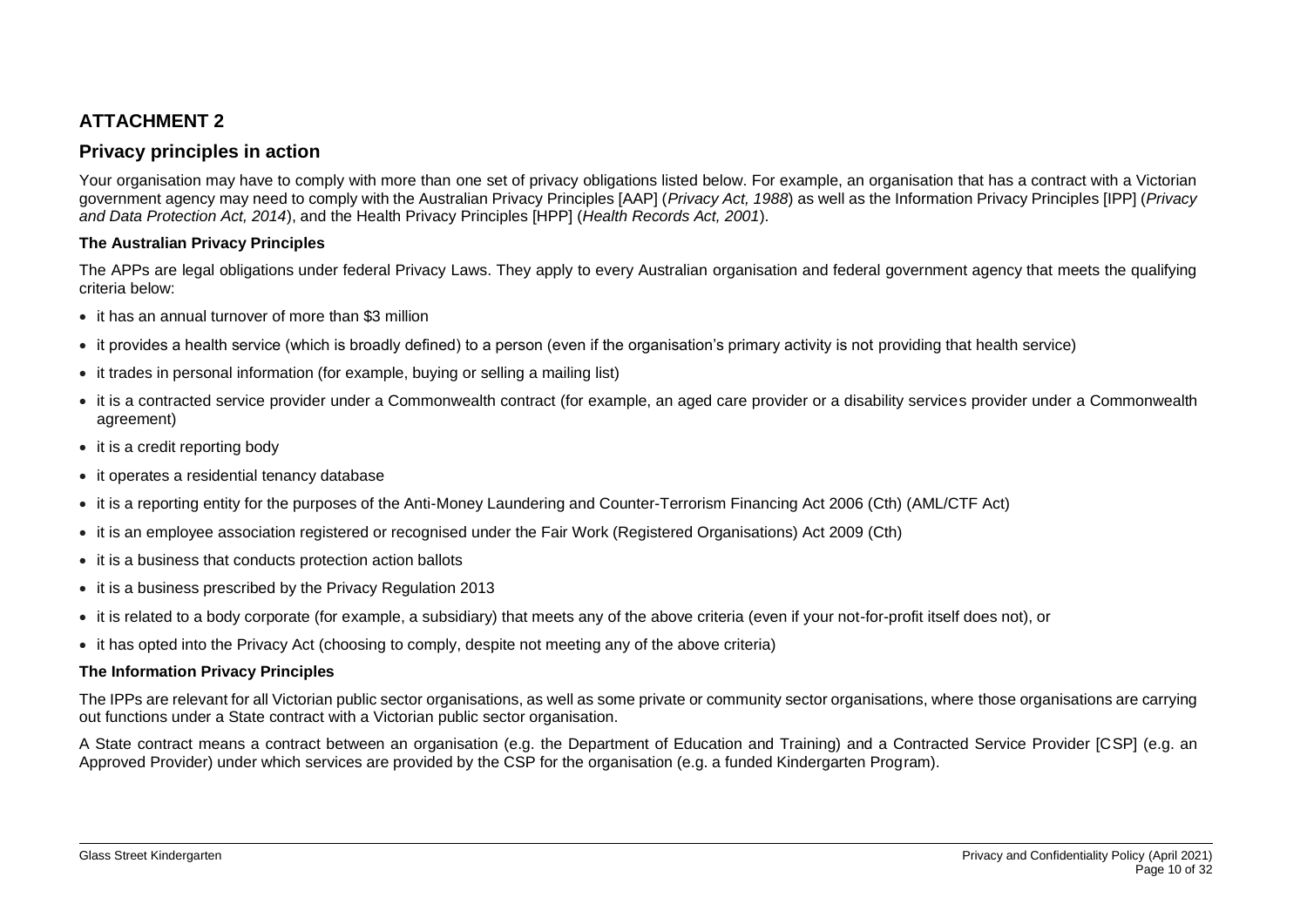#### **The Health Privacy Principles**

Victoria has specific Health Privacy Laws that provide a higher standard of protection of certain health information. Early Childhood Education and Care services collect, hold and use health information, therefore are required to follow the HPP under the *Health Records Act 2001*.

### **Principles in Action**

Organisations need to make sure their policy and procedures are consistent with all the Privacy Laws that apply to their organisation. If you're not sure, you should get legal advice.

The Child Information Sharing Scheme and Family Violence Information Sharing Scheme makes certain modifications to the Information Privacy Principles and the Health Privacy Principles to ensure that the scheme is able to operate as intended.

The table below is a reference tool that identities how all three legislations can work together and what it may look like in practice.

| <b>Australian</b><br><b>Privacy</b><br><b>Principles</b>                                                                                     | <b>Information</b><br><b>Privacy</b><br><b>Principles</b>         | <b>Health</b><br><b>Privacy</b><br><b>Principles</b> | <b>Principles in action</b>                                                                                                                                                                                                                                                                                                                                                                                                                                                                                                                                                                                                                                                                                                      |
|----------------------------------------------------------------------------------------------------------------------------------------------|-------------------------------------------------------------------|------------------------------------------------------|----------------------------------------------------------------------------------------------------------------------------------------------------------------------------------------------------------------------------------------------------------------------------------------------------------------------------------------------------------------------------------------------------------------------------------------------------------------------------------------------------------------------------------------------------------------------------------------------------------------------------------------------------------------------------------------------------------------------------------|
| APP 1 – Open and<br>transparent<br>0f<br>management<br>personal<br>information                                                               | IPP<br>5:<br><b>Openness</b>                                      | Principle<br><b>Openness</b>                         | Glass Street Kindergarten has an up-to-date Privacy and Confidentiality policy that clearly sets out how we<br>collect, use, disclose and store personal and health information. Stakeholders have access to this policy at<br>any time, upon request.                                                                                                                                                                                                                                                                                                                                                                                                                                                                           |
| <b>APP</b><br>2<br>$\qquad \qquad \qquad$<br>Anonymity<br>and<br>pseudonymity                                                                | <b>IPP</b><br>8:<br>Anonymity                                     | Principle<br>8<br>Anonymity                          | Wherever it is lawful and practicable, individuals and families will have the option of not identifying<br>themselves when entering into transactions with Glass Street Kindergarten. This may include surveys,<br>suggestion boxes, QIP feedback etc                                                                                                                                                                                                                                                                                                                                                                                                                                                                            |
| APP 3 Collection<br>solicited<br>οf<br>personal<br>information<br>and<br>$APP 4 - Dealing$<br>with<br>unsolicited<br>personal<br>information | IPP<br>1:<br>Collection<br>IPP<br>10:<br>Sensitive<br>information | Principle<br>Collection                              | Glass Street Kindergarten will only collect the personal, sensitive and health information needed, and for<br>which there is a purpose that is legitimate and related to the service's functions, activities and/or obligations.<br>Personal, sensitive and health information about children and parents/guardians either in relation to<br>themselves or a child enrolled at the service, will generally be collected via forms filled out by<br>parents/guardians. This can include but not limited to Enrolment Records, Enrolment Application Forms,<br>Medical Management Plans, Risk Minimisation Plans, Communication Plans, Attendance Records, Staff<br>Records, Direct Debit Application Forms, Visitors Logbook, etc |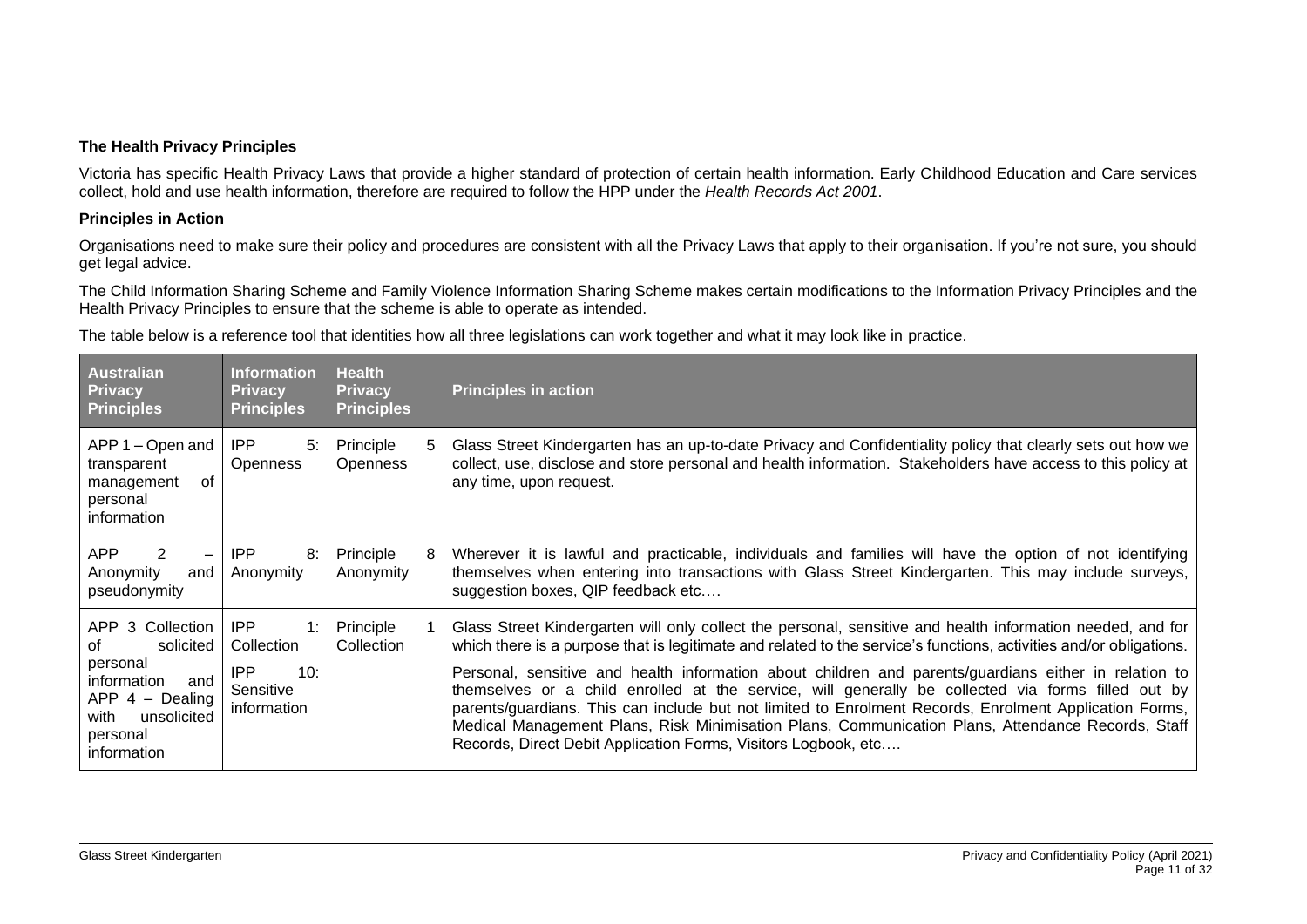|                                                                                                    |                                 |                                            | Other information may be collected from job applications, face-to-face interviews and telephone calls.<br>Individuals from whom personal information is collected will be provided with a copy of the service's Privacy<br>Statement (refer to Attachment 4).                                                                                                                                                                                                                 |
|----------------------------------------------------------------------------------------------------|---------------------------------|--------------------------------------------|-------------------------------------------------------------------------------------------------------------------------------------------------------------------------------------------------------------------------------------------------------------------------------------------------------------------------------------------------------------------------------------------------------------------------------------------------------------------------------|
|                                                                                                    |                                 |                                            | When Glass Street Kindergarten receives personal information (refer to Definitions) from a source other than<br>directly from the individual or the parents/guardians of the child concerned, the person receiving the<br>information will notify the individual or the parents/guardians of the child to whom the information relates to.<br>Glass Street Kindergarten will advise that individual of their right to share or not share this information with<br>the source. |
|                                                                                                    |                                 |                                            | Sensitive information (refer to Definitions) will be collected only for the purpose of enabling the service to<br>provide for the education and care of the child attending the service.                                                                                                                                                                                                                                                                                      |
|                                                                                                    |                                 |                                            | CISS & FVISS: Information sharing entities are not obliged to collect personal or health information about<br>an individual directly from that person if they are collecting the information from another information sharing<br>entity under the scheme.                                                                                                                                                                                                                     |
|                                                                                                    |                                 |                                            | If an information sharing entity collects personal or health information about a person from another<br>information sharing entity under the scheme, it will not be obliged to take reasonable steps to notify that<br>person that their information has been collected if doing so would be contrary to the promotion of the<br>wellbeing or safety of a child.                                                                                                              |
|                                                                                                    |                                 |                                            | Information sharing entities will not be obliged to obtain consent from any person before collecting information<br>under the scheme, including 'sensitive information' if they are sharing in accordance with the scheme.                                                                                                                                                                                                                                                    |
| <b>APP</b><br>5<br>$\overline{\phantom{m}}$<br>Notification of the<br>collection<br>οf<br>personal | IPP 2: Use<br>and<br>disclosure | Principle<br>Use<br>and<br><b>Disclose</b> | Upon enrolment, commencement of employment, or any other time personal, sensitive or health information<br>$\overline{2}$<br>is collected, Glass Street Kindergarten will take reasonable steps to ensure individuals or families understand<br>why this information is being collected, used, disclosed and stored. Individuals or families will be informed<br>of the following:                                                                                            |
| information<br>and<br>$APP 6 - Use or$                                                             |                                 |                                            | • Glass Street Kindergarten contact details                                                                                                                                                                                                                                                                                                                                                                                                                                   |
| disclosure<br>of<br>personal                                                                       |                                 |                                            | • the facts and circumstances of why personal, sensitive and health information is being collected                                                                                                                                                                                                                                                                                                                                                                            |
| information                                                                                        |                                 |                                            | • what information is required by authorised law                                                                                                                                                                                                                                                                                                                                                                                                                              |
|                                                                                                    |                                 |                                            | • the purposes of collection                                                                                                                                                                                                                                                                                                                                                                                                                                                  |
|                                                                                                    |                                 |                                            | • the consequences if personal information is not collected                                                                                                                                                                                                                                                                                                                                                                                                                   |
|                                                                                                    |                                 |                                            | • Glass Street Kindergarten usual disclosures of personal information; if applicable                                                                                                                                                                                                                                                                                                                                                                                          |
|                                                                                                    |                                 |                                            | • information about the Glass Street Kindergarten Privacy and Confidentiality Policy                                                                                                                                                                                                                                                                                                                                                                                          |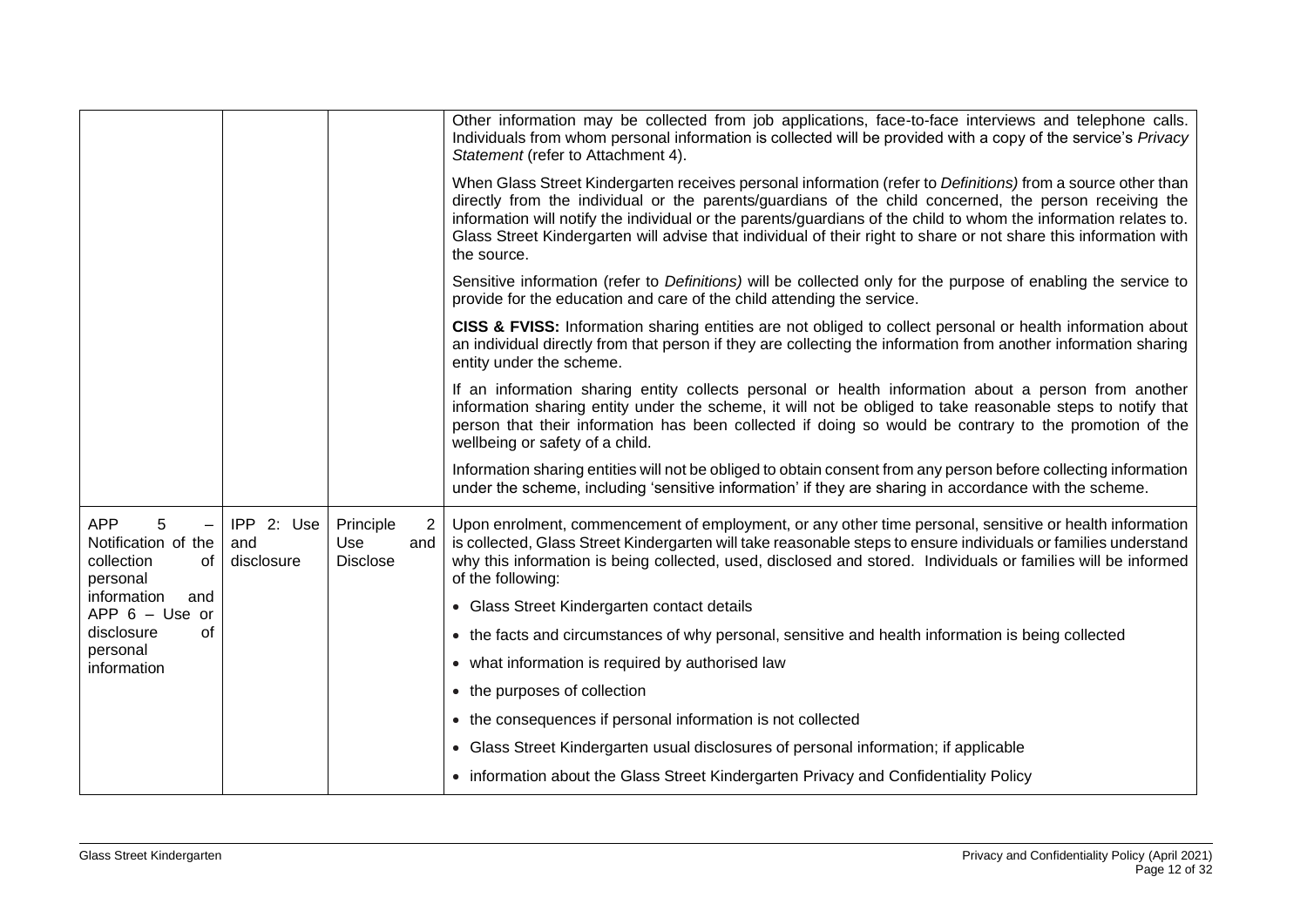| sensitive Primary purpose of collection:<br>Personal,<br>health<br>and<br>information collected<br>in relation to:                                                           | Examples of how the service will use<br>personal and health, (including<br>sensitive) information include: |
|------------------------------------------------------------------------------------------------------------------------------------------------------------------------------|------------------------------------------------------------------------------------------------------------|
| Children<br>and<br>parents/guardians<br>provide for the education and                                                                                                        | • To enable the service to • Day-to-day<br>administration<br>and<br>delivery of service                    |
| care of the child attending the<br>service                                                                                                                                   | • Provision of a place for their child in<br>the service                                                   |
| • To promote the service (refer<br>to Attachments 5 and 6)                                                                                                                   | • Duty rosters                                                                                             |
|                                                                                                                                                                              | • Looking after children's educational,<br>care and safety needs                                           |
|                                                                                                                                                                              | $\bullet$ For<br>with<br>correspondence<br>parents/guardians relating to their<br>child's attendance       |
|                                                                                                                                                                              | • To satisfy the service's<br>legal<br>obligations and to allow it to<br>discharge its duty of care        |
|                                                                                                                                                                              | • Visual displays in the service                                                                           |
|                                                                                                                                                                              | • Newsletters                                                                                              |
|                                                                                                                                                                              | • Promoting the<br>service through<br>external media,<br>including<br>the<br>service's website             |
| The approved provider $\bullet$ For the management of the $\bullet$ For<br>if an individual, or<br>service<br>members<br>the<br>οf<br>Committee<br>0f<br>Management/Board if | communication<br>with,<br>and<br>between, the Approved Provider,<br>other Committee/Board members,         |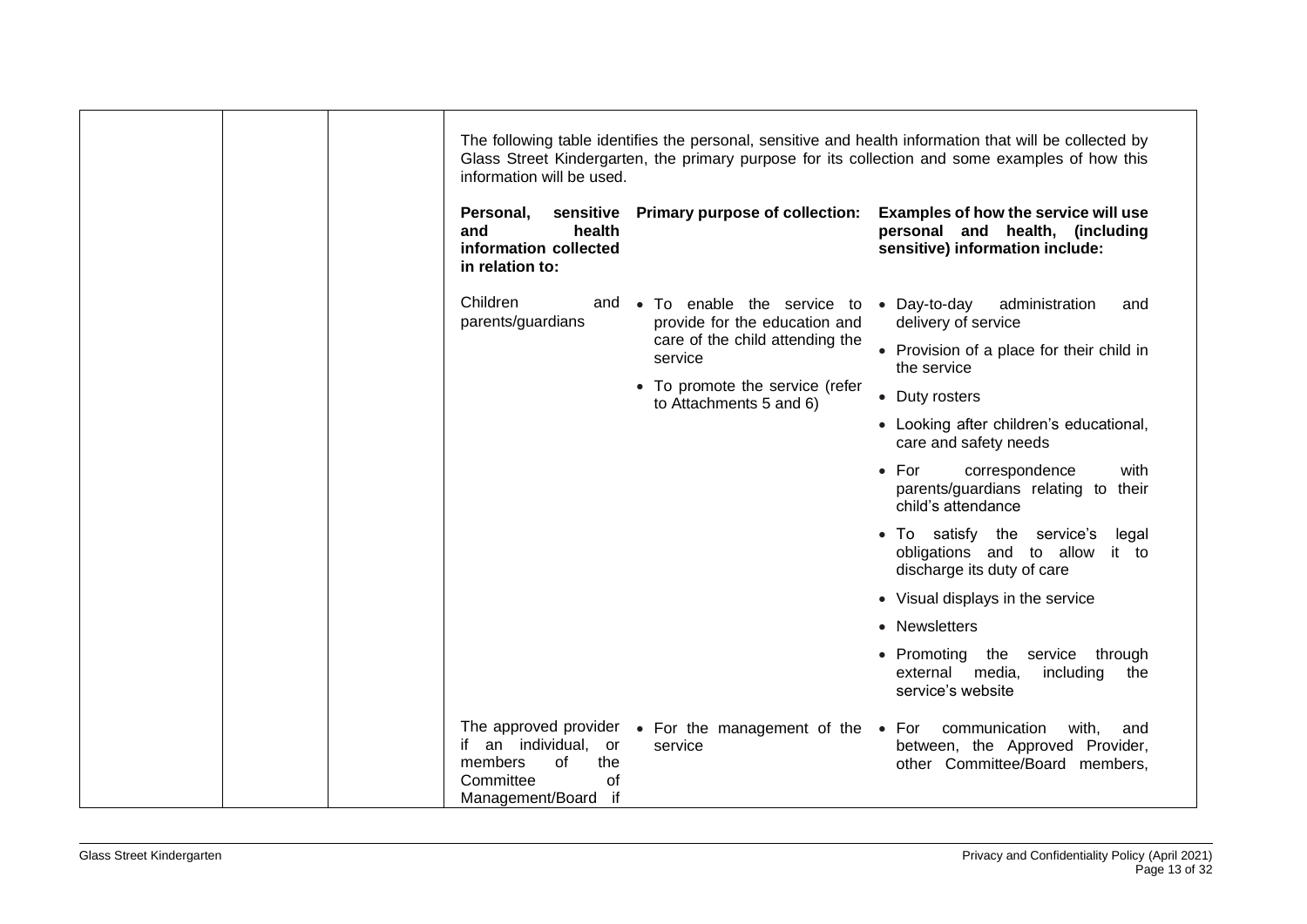|                               |                                                                                                                                                                                                                         |                                                                                                    | the approved provider<br>is an organisation           |                                                                                               | employees and members of the<br>association                                                                                                                                                                                      |
|-------------------------------|-------------------------------------------------------------------------------------------------------------------------------------------------------------------------------------------------------------------------|----------------------------------------------------------------------------------------------------|-------------------------------------------------------|-----------------------------------------------------------------------------------------------|----------------------------------------------------------------------------------------------------------------------------------------------------------------------------------------------------------------------------------|
|                               |                                                                                                                                                                                                                         |                                                                                                    |                                                       |                                                                                               | To satisfy<br>the service's legal<br>obligations                                                                                                                                                                                 |
|                               | Job<br>applicants, • To assess and (if necessary)<br>employees,<br>engage the applicant,<br>to<br>contractors, volunteers<br>employees,<br>contractor,<br>and students<br>volunteers or students, as the<br>case may be | • Administering<br>the<br>individual's<br>employment, contract or placement,<br>as the case may be |                                                       |                                                                                               |                                                                                                                                                                                                                                  |
|                               |                                                                                                                                                                                                                         |                                                                                                    | • Ensuring the health and safety of the<br>individual |                                                                                               |                                                                                                                                                                                                                                  |
|                               |                                                                                                                                                                                                                         |                                                                                                    |                                                       | To<br>administer<br>the<br>$\bullet$<br>employment,<br>contract<br>or                         | • Insurance                                                                                                                                                                                                                      |
|                               |                                                                                                                                                                                                                         |                                                                                                    |                                                       | placement                                                                                     | • Promoting<br>the<br>service<br>through<br>including<br>external media,<br>the<br>service's website                                                                                                                             |
|                               |                                                                                                                                                                                                                         |                                                                                                    |                                                       |                                                                                               |                                                                                                                                                                                                                                  |
|                               |                                                                                                                                                                                                                         |                                                                                                    |                                                       | The service may disclose some personal and/or health information held about an individual to: |                                                                                                                                                                                                                                  |
|                               |                                                                                                                                                                                                                         |                                                                                                    |                                                       | • government departments or agencies, as part of its legal and funding obligations            |                                                                                                                                                                                                                                  |
|                               |                                                                                                                                                                                                                         |                                                                                                    |                                                       | • local government authorities, in relation to enrolment details for planning purposes        |                                                                                                                                                                                                                                  |
|                               |                                                                                                                                                                                                                         |                                                                                                    |                                                       | • organisations providing services related to staff entitlements and employment               |                                                                                                                                                                                                                                  |
|                               |                                                                                                                                                                                                                         |                                                                                                    |                                                       | • insurance providers, in relation to specific claims or for obtaining cover                  |                                                                                                                                                                                                                                  |
|                               |                                                                                                                                                                                                                         |                                                                                                    | • law enforcement agencies                            |                                                                                               |                                                                                                                                                                                                                                  |
|                               |                                                                                                                                                                                                                         |                                                                                                    | assistance and is incapable of giving permission      |                                                                                               | • health organisations and/or families in circumstances where the person requires urgent medical                                                                                                                                 |
|                               |                                                                                                                                                                                                                         |                                                                                                    |                                                       | • anyone to whom the individual authorises the service to disclose information.               |                                                                                                                                                                                                                                  |
|                               |                                                                                                                                                                                                                         |                                                                                                    | is allowed by law.                                    |                                                                                               | Sensitive information (refer to Definitions) will be used and disclosed only for the purpose for which it was<br>collected, unless the individual agrees otherwise, or where the use or disclosure of this sensitive information |
| $APP 7 - Direct$<br>marketing | N/A                                                                                                                                                                                                                     | N/A                                                                                                |                                                       |                                                                                               | A service must not use or disclose personal information it holds for the purpose of direct marketing.                                                                                                                            |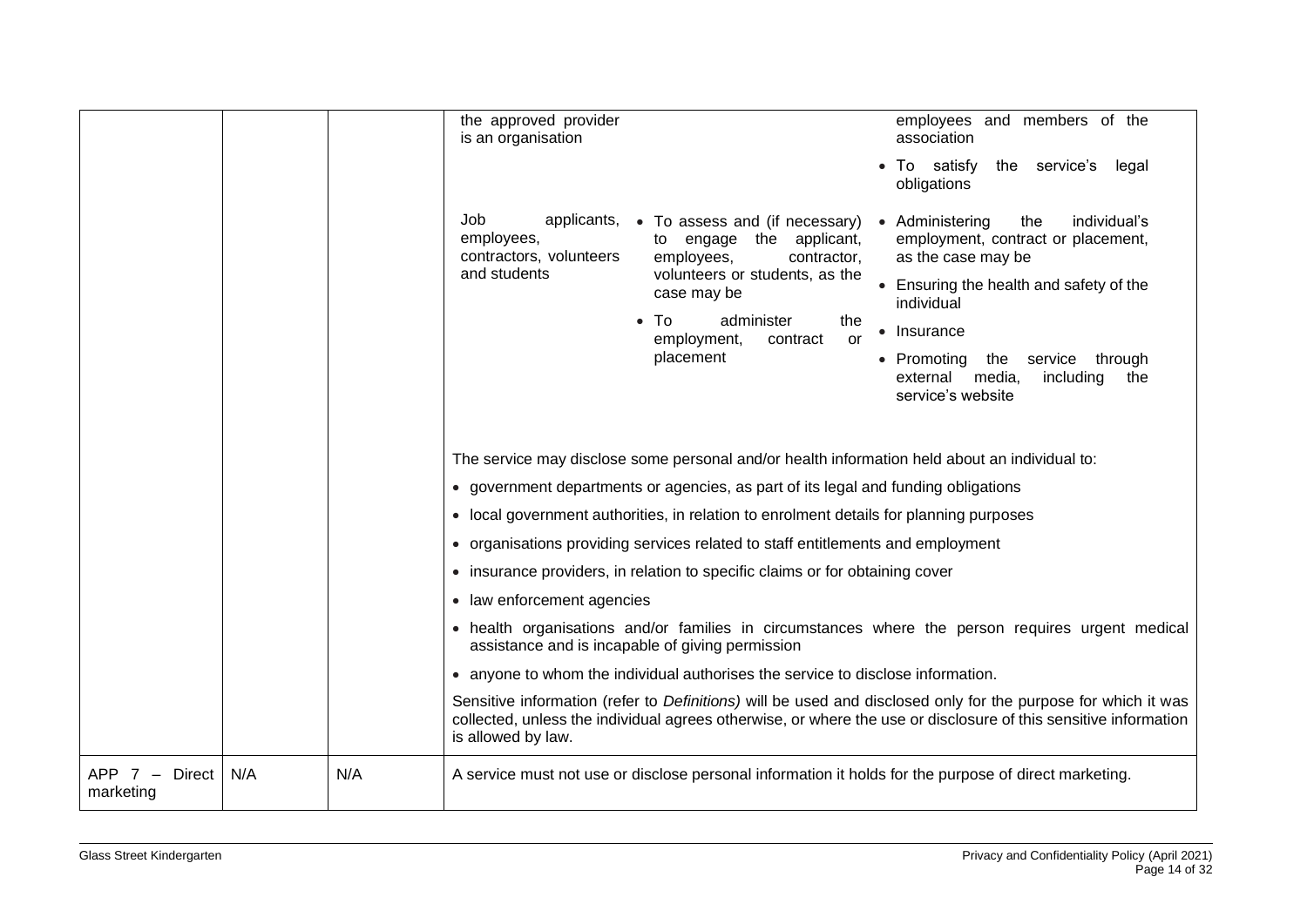| <b>Australian</b><br><b>Privacy</b><br><b>Principles</b>                   | <b>Information</b><br><b>Privacy</b><br><b>Principles</b> | <b>Health</b><br><b>Privacy</b><br><b>Principles</b> | <b>Principles in action</b>                                                                                                                                                                                                                                                                                                                                                                                                                                                                                                                                                                                                                                                                                                  |
|----------------------------------------------------------------------------|-----------------------------------------------------------|------------------------------------------------------|------------------------------------------------------------------------------------------------------------------------------------------------------------------------------------------------------------------------------------------------------------------------------------------------------------------------------------------------------------------------------------------------------------------------------------------------------------------------------------------------------------------------------------------------------------------------------------------------------------------------------------------------------------------------------------------------------------------------------|
| $APP 8 - Cross-$<br>broader<br>disclosure<br>of<br>personal<br>information | <b>IPP</b><br>9:<br>Transborder<br>data flows             | Principle<br>Transborder<br>Data Flows               | Glass Street Kindergarten will only transfer personal of health information outside Victoria in certain<br>circumstances, for example, if the individual consents, or if the recipient of the personal information is subject<br>to a law or binding scheme.                                                                                                                                                                                                                                                                                                                                                                                                                                                                 |
| <b>APP</b><br>9<br>Adoption, use or                                        | IPP 7: Unique<br>identifiers                              | Principle<br><b>Identifiers</b>                      | Glass Street Kindergarten will not adopt, use or disclose a government related identifier unless an exception<br>applies.                                                                                                                                                                                                                                                                                                                                                                                                                                                                                                                                                                                                    |
| government<br>related                                                      | of<br>disclosure                                          |                                                      | Glass Street Kindergarten will collect information on the following identifiers (refer to Definitions) including<br>but not limited to:                                                                                                                                                                                                                                                                                                                                                                                                                                                                                                                                                                                      |
| identifiers                                                                |                                                           |                                                      | • information required to access the Kindergarten Fee Subsidy for eligible families (refer to Fees Policy)                                                                                                                                                                                                                                                                                                                                                                                                                                                                                                                                                                                                                   |
|                                                                            |                                                           |                                                      | • tax file number for all employees, to assist with the deduction and forwarding of tax to the Australian Tax<br>Office - failure to provide this would result in maximum tax being deducted                                                                                                                                                                                                                                                                                                                                                                                                                                                                                                                                 |
|                                                                            |                                                           |                                                      | • Medicare number: for medical emergencies                                                                                                                                                                                                                                                                                                                                                                                                                                                                                                                                                                                                                                                                                   |
|                                                                            |                                                           |                                                      | • For child care services only: Customer Reference Number (CRN) for children attending childcare services<br>to enable the family to access the Commonwealth Government's Child Care Subsidy (CCS) - failure to<br>provide this would result in parents/guardians not obtaining the benefit.                                                                                                                                                                                                                                                                                                                                                                                                                                 |
| <b>APP</b><br>10<br>Quality<br>of<br>personal<br>information               | IPP 3 - Data<br>quality                                   | Principle<br>Data quality                            | Glass Street Kindergarten will take reasonable steps to ensure that the personal and health information it<br>collects is accurate, up-to-date and complete, as outlined in this Privacy and Confidentiality policy. Glass<br>Street Kindergarten will ensure any updated or new personal and/or health information is promptly added to<br>relevant existing records and will send timely reminders to individuals or families to update their personal<br>and/or health information to ensure records are up to date at all times. This can include but not limited to<br>emergency contact details, authorised nominees, medical management plans, banking details, working with<br>children checks, VIT registration etc |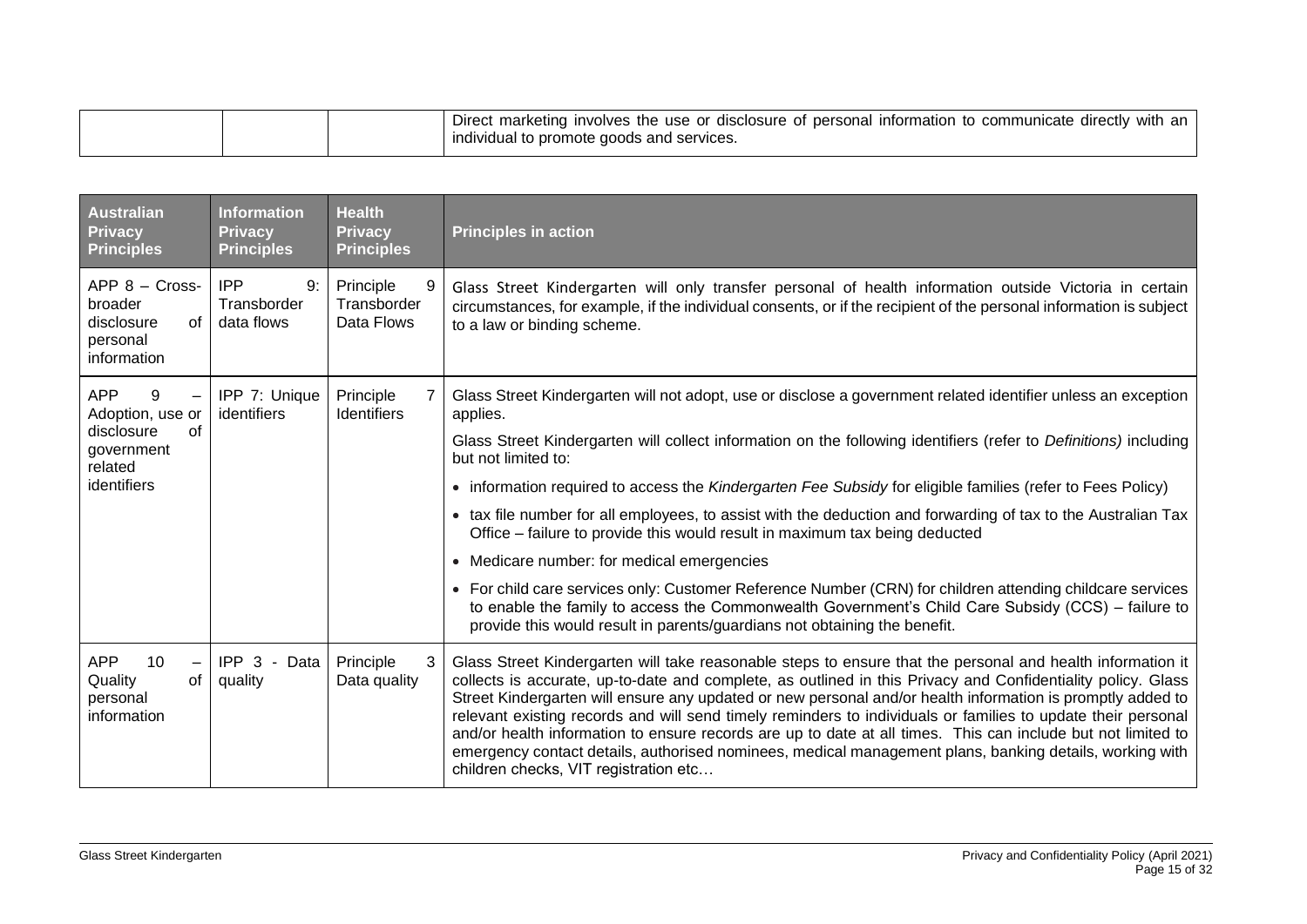| <b>APP</b><br>11<br>Security<br>of I<br>personal<br>information                        | IPP 4 - Data<br>security         | Principle<br>4<br>Data Security<br>and<br>Data<br>Retention | Glass Street Kindergarten takes active measures to ensure the security of personal, sensitive and health<br>information it holds, and takes reasonable steps to protect the stored information from misuse, interference<br>and loss, as well as unauthorised access, modification or disclosure (refer to Privacy and Confidently policy).<br>Glass Street Kindergarten will also take reasonable steps to destroy personal and health information and<br>ensure it is de-identified if it no longer needs the information for any purpose as described in Regulations<br>177, 183, 184. In disposing of personal, sensitive and/or health information, those with authorised access to<br>the information will ensure that it is either shredded or destroyed in such a way that the information is no<br>longer accessible. |
|----------------------------------------------------------------------------------------|----------------------------------|-------------------------------------------------------------|--------------------------------------------------------------------------------------------------------------------------------------------------------------------------------------------------------------------------------------------------------------------------------------------------------------------------------------------------------------------------------------------------------------------------------------------------------------------------------------------------------------------------------------------------------------------------------------------------------------------------------------------------------------------------------------------------------------------------------------------------------------------------------------------------------------------------------|
|                                                                                        |                                  |                                                             | Glass Street Kindergarten will ensure that, in relation to personal, sensitive and health information:                                                                                                                                                                                                                                                                                                                                                                                                                                                                                                                                                                                                                                                                                                                         |
|                                                                                        |                                  |                                                             | • access will be limited to authorised staff, the approved provider or other individuals who require this<br>information in order to fulfil their responsibilities and duties                                                                                                                                                                                                                                                                                                                                                                                                                                                                                                                                                                                                                                                  |
|                                                                                        |                                  |                                                             | • information will not be left in areas that allow unauthorised access to that information                                                                                                                                                                                                                                                                                                                                                                                                                                                                                                                                                                                                                                                                                                                                     |
|                                                                                        |                                  |                                                             | • all materials will be physically stored in a secure cabinet or area                                                                                                                                                                                                                                                                                                                                                                                                                                                                                                                                                                                                                                                                                                                                                          |
|                                                                                        |                                  |                                                             | • electronic records containing personal or health information will be stored safely and secured with a<br>password for access. There is security in transmission of the information via email, telephone, mobile<br>phone/text messages, as detailed below:                                                                                                                                                                                                                                                                                                                                                                                                                                                                                                                                                                   |
|                                                                                        |                                  |                                                             | - emails will only be sent to a person authorised to receive the information                                                                                                                                                                                                                                                                                                                                                                                                                                                                                                                                                                                                                                                                                                                                                   |
|                                                                                        |                                  |                                                             | - faxes will only be sent to a secure fax, which does not allow unauthorised access                                                                                                                                                                                                                                                                                                                                                                                                                                                                                                                                                                                                                                                                                                                                            |
|                                                                                        |                                  |                                                             | - telephone - limited and necessary personal information will be provided over the telephone to persons<br>authorised to receive that information                                                                                                                                                                                                                                                                                                                                                                                                                                                                                                                                                                                                                                                                              |
|                                                                                        |                                  |                                                             | - transfer of information interstate and overseas will only occur with the permission of the person<br>concerned or their parents/guardians.                                                                                                                                                                                                                                                                                                                                                                                                                                                                                                                                                                                                                                                                                   |
| <b>APP</b><br>12<br>Access<br>to<br>personal<br>information<br>and<br><b>APP</b><br>13 | IPP 6 - Access<br>and correction | Principle<br>6<br>Access<br>and<br>Correction               | Individuals or families have the right to seek access to their own personal information and to make corrections<br>to it if necessary. Upon request Glass Street Kindergarten will give an individual or families access to their<br>personal or health information it holds are part of service operations in a timely manner. Glass Street<br>Kindergarten must be satisfied through identification verification, that a request for personal or health<br>information is granted.                                                                                                                                                                                                                                                                                                                                           |
| οf<br>Correction<br>personal                                                           |                                  |                                                             | Process for considering access requests                                                                                                                                                                                                                                                                                                                                                                                                                                                                                                                                                                                                                                                                                                                                                                                        |
| information                                                                            |                                  |                                                             | A person may seek access, to view or update their personal or health information:                                                                                                                                                                                                                                                                                                                                                                                                                                                                                                                                                                                                                                                                                                                                              |
|                                                                                        |                                  |                                                             | • if it relates to their child, by contacting the nominated supervisor                                                                                                                                                                                                                                                                                                                                                                                                                                                                                                                                                                                                                                                                                                                                                         |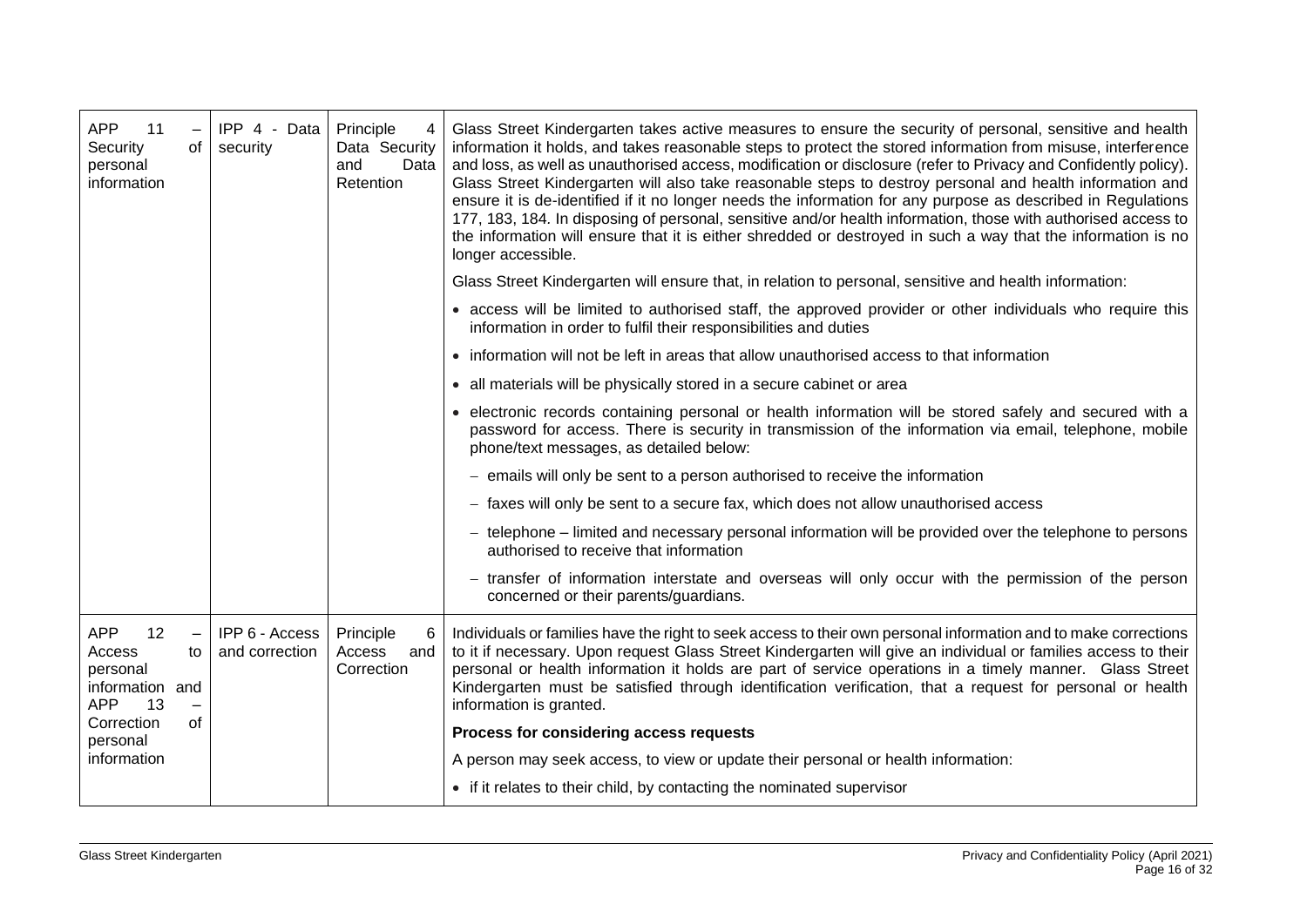|     |     |                                                                                                    | • for all other requests, by contacting the approved provider/secretary.                                                                                                                                                                                                                                                                                                                                                                                       |
|-----|-----|----------------------------------------------------------------------------------------------------|----------------------------------------------------------------------------------------------------------------------------------------------------------------------------------------------------------------------------------------------------------------------------------------------------------------------------------------------------------------------------------------------------------------------------------------------------------------|
|     |     |                                                                                                    | Personal information may be accessed in the following way:                                                                                                                                                                                                                                                                                                                                                                                                     |
|     |     |                                                                                                    | • view and inspect the information                                                                                                                                                                                                                                                                                                                                                                                                                             |
|     |     |                                                                                                    | • take notes                                                                                                                                                                                                                                                                                                                                                                                                                                                   |
|     |     |                                                                                                    | • obtain a copy (scanned or photographed).                                                                                                                                                                                                                                                                                                                                                                                                                     |
|     |     |                                                                                                    | Individuals requiring access to, or updating of, personal information should nominate the type of access<br>required and specify, if possible, what information is required. The approved provider will endeavour to<br>respond to this request within 45 days of receiving the request.                                                                                                                                                                       |
|     |     |                                                                                                    | The approved provider and employees will provide access in line with the privacy legislation. If the requested<br>information cannot be provided, the reasons for denying access will be given in writing to the person<br>requesting the information.                                                                                                                                                                                                         |
|     |     |                                                                                                    | In accordance with the legislation, the service reserves the right to charge for information provided in order<br>to cover the costs involved in providing that information.                                                                                                                                                                                                                                                                                   |
|     |     |                                                                                                    | The privacy legislation also provides an individual about whom information is held by the service, the right to<br>request the correction of information that is held. Glass Street Kindergarten will respond to the request within<br>45 days of receiving the request for correction. If the individual is able to establish to the service's satisfaction<br>that the information held is incorrect, the service will endeavour to correct the information. |
|     |     |                                                                                                    | There are some exceptions set out in the Privacy and Data Protection Act 2014, where access may be denied<br>in part or in total. Examples of some exemptions are where:                                                                                                                                                                                                                                                                                       |
|     |     |                                                                                                    | • the request is frivolous or vexatious                                                                                                                                                                                                                                                                                                                                                                                                                        |
|     |     |                                                                                                    | • providing access would have an unreasonable impact on the privacy of other individuals                                                                                                                                                                                                                                                                                                                                                                       |
|     |     |                                                                                                    | • providing access would pose a serious threat to the life or health of any person                                                                                                                                                                                                                                                                                                                                                                             |
|     |     |                                                                                                    | • the service is involved in the detection, investigation or remedying of serious improper conduct and<br>providing access would prejudice that.                                                                                                                                                                                                                                                                                                               |
| N/A | N/A | Principle<br>10<br>Transfer<br>or<br>closure of the<br>practice of a<br>health service<br>provider | N/A                                                                                                                                                                                                                                                                                                                                                                                                                                                            |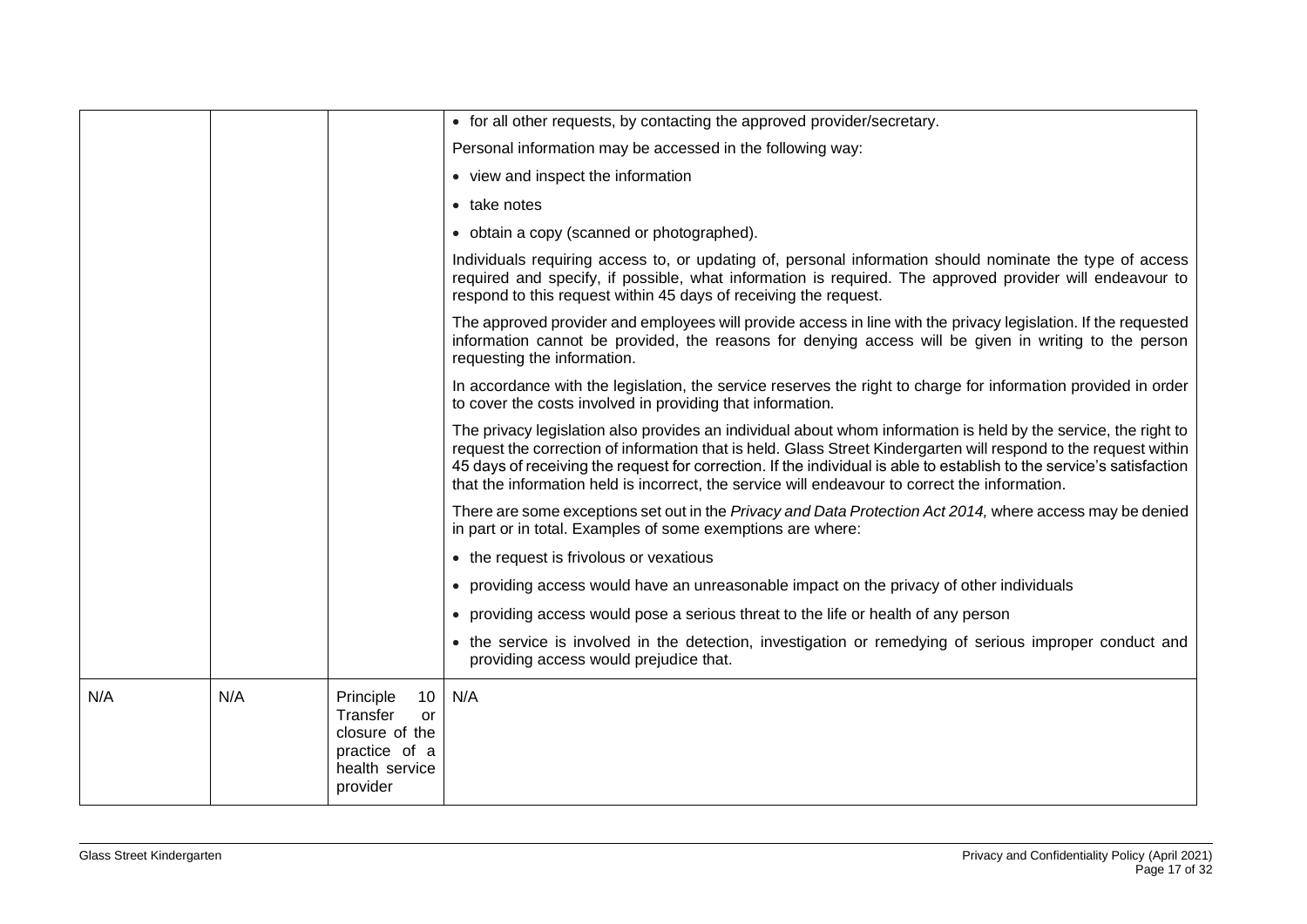| N/A | N/A | Principle<br>11<br>Making<br>information<br>available<br>to<br>another health<br>service<br>provider | N/A |
|-----|-----|------------------------------------------------------------------------------------------------------|-----|
|-----|-----|------------------------------------------------------------------------------------------------------|-----|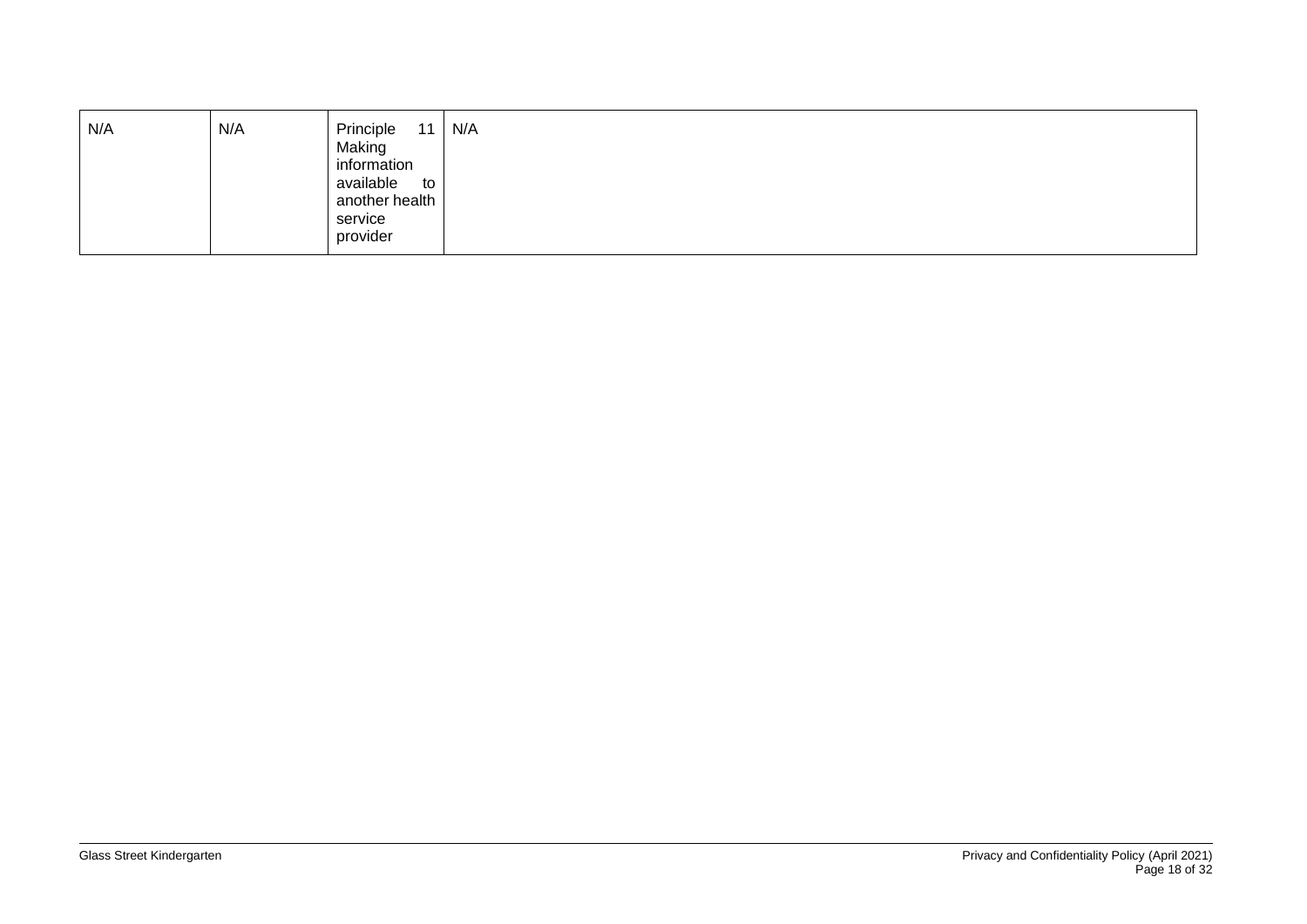# **Letter of acknowledgement and understanding**

[Place on service letterhead]

Dear [Insert Name],

Re*: Privacy and Confidentiality Policy*

Please find attached the Glass Street Kindergarten *Privacy and Confidentiality Policy*, which outlines how Glass Street Kindergarten will meet the requirements of the *Victorian Health Records Act 2001* and the *Privacy and Data Protection Act 2014 (Vic)* (or where applicable, the *Privacy Act 1988 (Cth)*), The Child Information Sharing Scheme under Part 6A of the *Child Wellbeing and Safety Act 2005* and the Family Violence Information Sharing Scheme under Part 5A of the *Family Violence Protection Act 2008* in relation to personal, sensitive and health information.

Employees have an important role in assisting the service to comply with the requirements of the privacy legislation by ensuring they understand and implement the Glass Street Kindergarten *Privacy and Confidentiality Policy*. Therefore, all employees are required to read this policy and complete the attached acknowledgement form*.* 

\_\_\_\_\_\_\_\_\_\_\_\_\_\_\_\_\_\_\_\_\_\_\_\_\_\_\_\_\_\_\_\_\_\_\_\_\_\_\_\_\_\_\_\_\_\_\_\_\_\_\_\_\_\_\_\_\_\_\_\_\_\_\_\_\_\_\_\_\_\_\_\_\_\_\_\_\_\_\_\_

Please return the completed form below by [Date].

Yours sincerely,

## **[insert staff member name]**

### **[insert staff member role]**

(on behalf of the approved provider)

Please note: this form will be kept with your individual staff record.

Glass Street Kindergarten

Acknowledgement of reading the *Privacy and Confidentiality Policy*

I, \_\_\_\_\_\_\_\_\_\_\_\_\_\_\_\_\_\_\_\_\_\_\_\_\_\_\_\_\_\_\_\_\_\_\_\_\_\_\_\_\_\_\_\_\_\_\_\_\_, have received and read the

service's *Privacy and Confidentiality Policy.*

| Signature: |  |
|------------|--|
|            |  |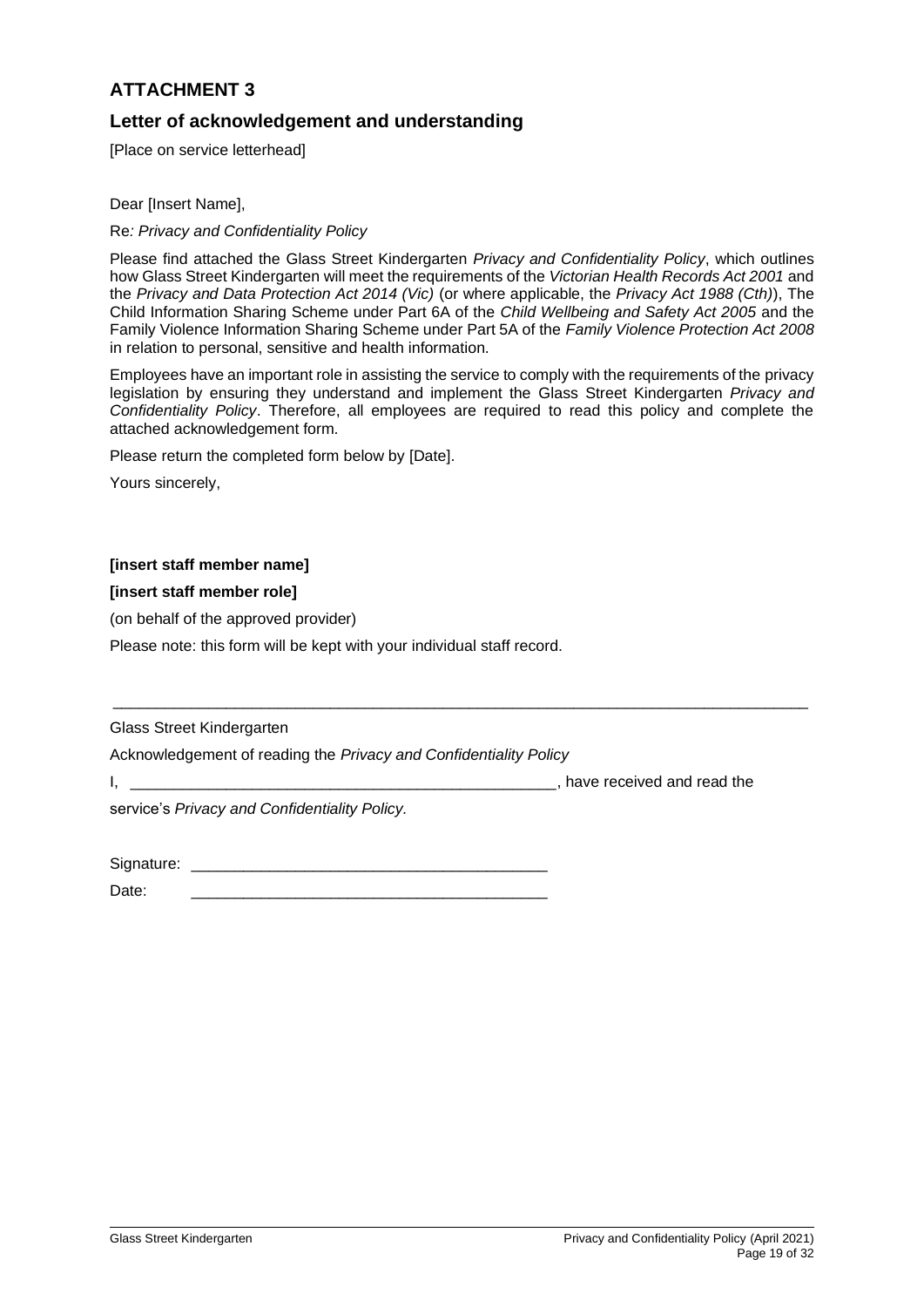# **Privacy statement**

[Place on service letterhead]

We believe your privacy is important.

Glass Street Kindergarten has developed a *Privacy and Confidentiality Policy* that illustrates how we collect, use, disclose, manage and transfer personal information, including health information. This policy is available on request.

To ensure ongoing funding and licensing, our service is required to comply with the requirements of privacy legislation in relation to the collection and use of personal and sensitive information. If we need to collect health information, our procedures are subject to the *Health Records Act 2001*.

The Child Information and Family Violence Information Sharing Scheme allows Early Childhood Services to freely request and share relevant information with Information Sharing Entities to support a child or group of children's wellbeing and safety when the threshold test has been met.

### **Purpose for which information is collected**

The reasons for which we generally collect personal information are given in the table below.

| Personal<br>information and<br>health<br>information collected in relation to:                                                                     | Primary purpose for which information will be used:                                                                                                                                                        |  |  |
|----------------------------------------------------------------------------------------------------------------------------------------------------|------------------------------------------------------------------------------------------------------------------------------------------------------------------------------------------------------------|--|--|
| Children and parents/guardians                                                                                                                     | To enable us to provide for the education and care of<br>$\bullet$<br>the child attending the service<br>To manage and administer the service as required<br>$\bullet$                                     |  |  |
| The approved provider if an individual, or<br>members of the Committee<br>0f<br>Management/Board if the<br>approved<br>provider is an organisation | • For the management of the service<br>To comply with relevant legislation requirements                                                                                                                    |  |  |
| Job applicants, employees, contractors,<br>volunteers and students                                                                                 | • To assess and (if necessary) to engage employees,<br>contractors, volunteers or students<br>To administer the individual's employment, contracts<br>$\bullet$<br>or placement of students and volunteers |  |  |

*Please note that under relevant privacy legislation, other uses and disclosures of personal information may be permitted, as set out in that legislation.*

### **Disclosure of personal information, including sensitive and health information**

Some personal information, including health information, held about an individual may be disclosed to:

- government departments or agencies, as part of our legal and funding obligations
- local government authorities, for planning purposes
- organisations providing services related to employee entitlements and employment
- insurance providers, in relation to specific claims or for obtaining cover
- law enforcement agencies
- health organisations and/or families in circumstances where the person requires urgent medical assistance and is incapable of giving permission
- anyone to whom the individual authorises us to disclose information.
- information sharing entities to support a child and a group of children's wellbeing and safety.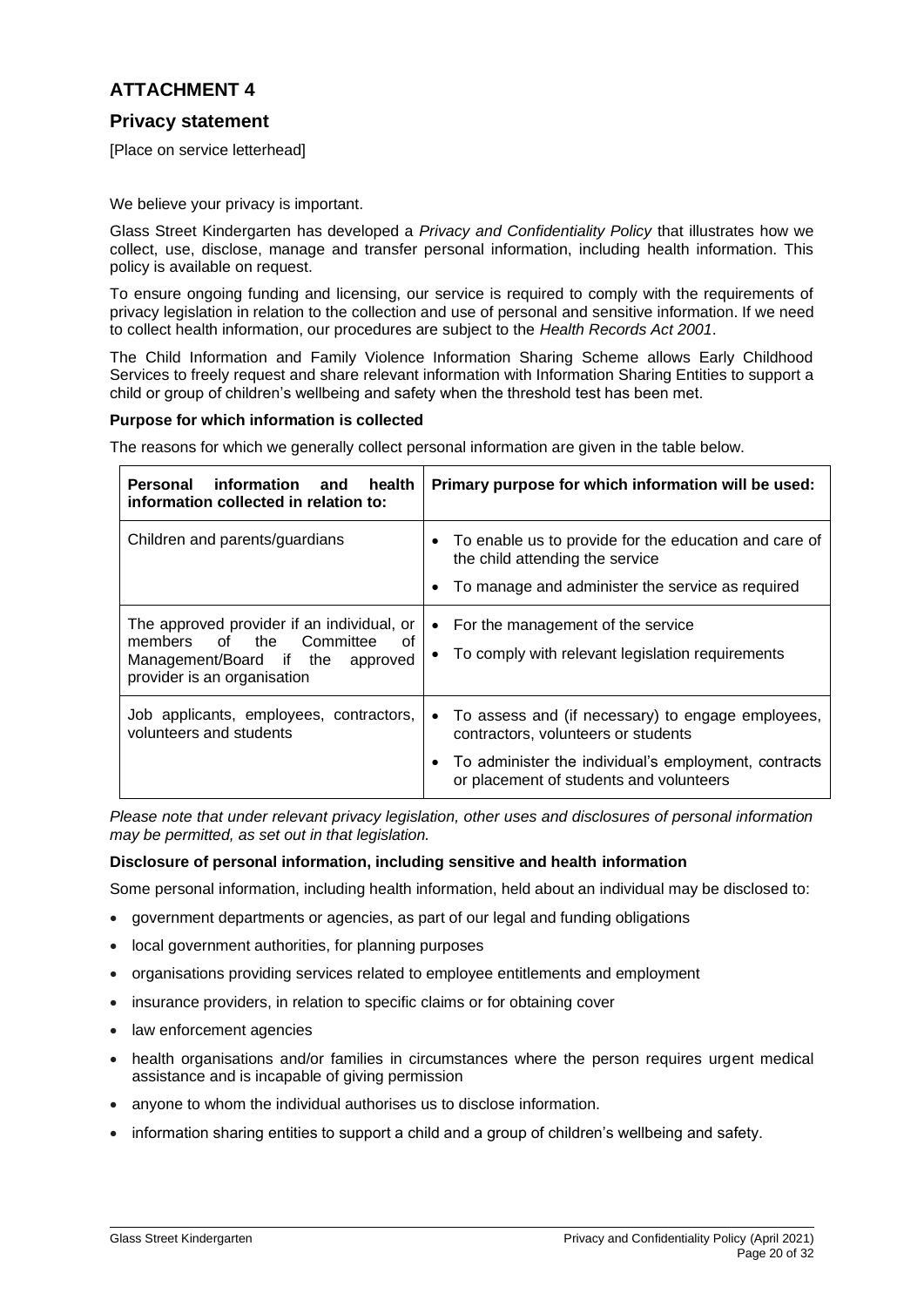#### **Laws that require us to collect specific information**

*The Education and Care Services National Law Act 2010* and the *Education and Care Services National Regulations 2011, Associations Incorporation Reform Act 2012 (Vic)* and employment-related laws and agreements require us to collect specific information about individuals from time-to-time. Failure to provide the required information could affect:

- a child's enrolment at the service
- a person's employment with the service
- the ability to function as an incorporated association.

#### **Access to information**

Individuals about whom we hold personal, sensitive or health information can gain access to this information in accordance with applicable legislation. The procedure for doing this is set out in our *Privacy and Confidentiality Policy*, which is available on request.

For information on the *Privacy and Confidentiality Policy*, please refer to the copy available at the service or contact the approved provider/nominated supervisor.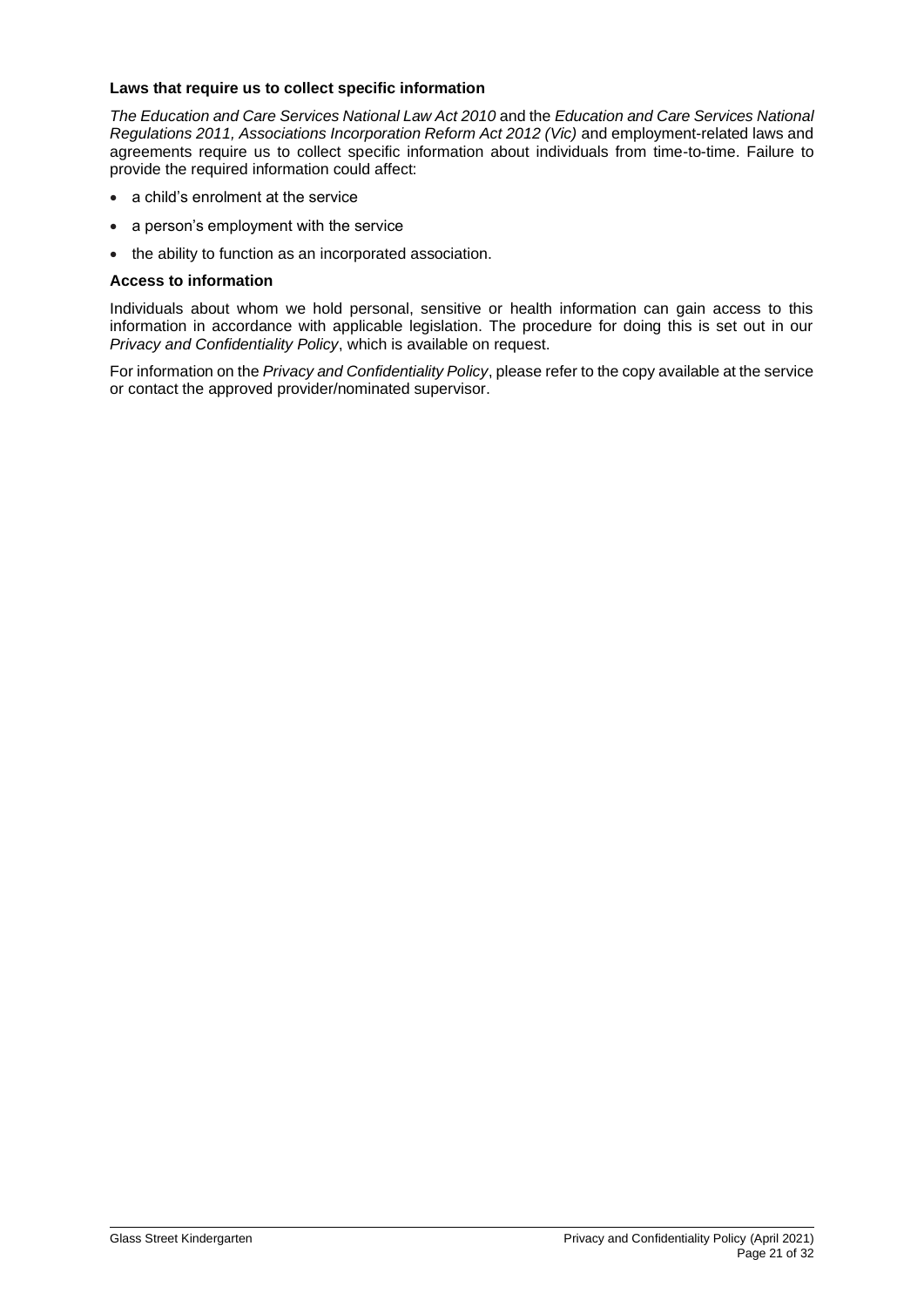# **Permission form for photographs and videos**

[Place on service letterhead]

### **Background information**

Photographs and videos are classified as 'personal information' under the *Privacy and Data Protection Act 2014*.

The purpose of this permission form is to:

- notify parents/guardians as to who will be permitted to take photographs/videos, where these will be taken and how they will be used.
- comply with the privacy legislation in relation to all photographs/videos taken at the service, whether by the approved provider, nominated supervisor, persons in day to day charge, early childhood teachers, educators, staff, parents/guardians, volunteers or students on placement
- enable photographs/videos of children to be taken as part of the program delivered by the service, whether group photos, videos or photos at special events and excursions etc.

#### **Photographs/videos taken by staff**

Staff at the service may take photographs/videos of children as part of the program. These may be displayed at the service, on the Glass Street Kindergarten website/social media platforms or placed in the service's publications or promotional material to promote the service, or for any other purpose aligned to the service's business operations. Some staff may use learning journals in which photographs are included.

When the photographs/videos are no longer being used, the service will destroy them if they are no longer required, or otherwise store them securely at the service. It is important to note that while the service can nominate the use and disposal of photographs they organise, the service has no control over those photographs taken by parents/guardians of children attending the service program or activity.

#### **Group photographs/videos taken by parents/guardians**

Parents/guardians may take group photographs/videos incorporating their own child/children at special service events where families are present such as Christmas or Kew Traffic School events. Parents/guardians may not take photos/videos at any other time including during Stay and Play and excursions.

Parents must ensure that where the photographs/videos include other children at the service they are sensitive to and respectful of the privacy of those children and families in using and disposing of the photographs/videos.

Parents are advised that if they wish to receive photos/videos of their child during session time, to please speak to an educator.

### **Photographs taken by a photographer engaged by the service**

A photographer may be engaged by the service to take individual and/or group photographs of children. Information will be provided in written form to parents/guardians prior to the event, and will include the date and the photographer's details.

#### **Photographs/videos for use in newspapers, Glass Street Kindergarten website and other external publications**

The permission of parents/guardians of children will, on every occasion, be obtained prior to a child's photograph being taken to appear in any newspaper/media or external publication, including the service's newsletter, publications and website.

#### **Photographs/videos taken by students on placement**

Students at the service may take photographs/videos of children as part of their placement requirements.

### **Access to photographs/videos**

Access to any photographs or videos, like other personal information, is set out in the service's *Privacy and Confidentiality Policy,* which is displayed at the service and available on request.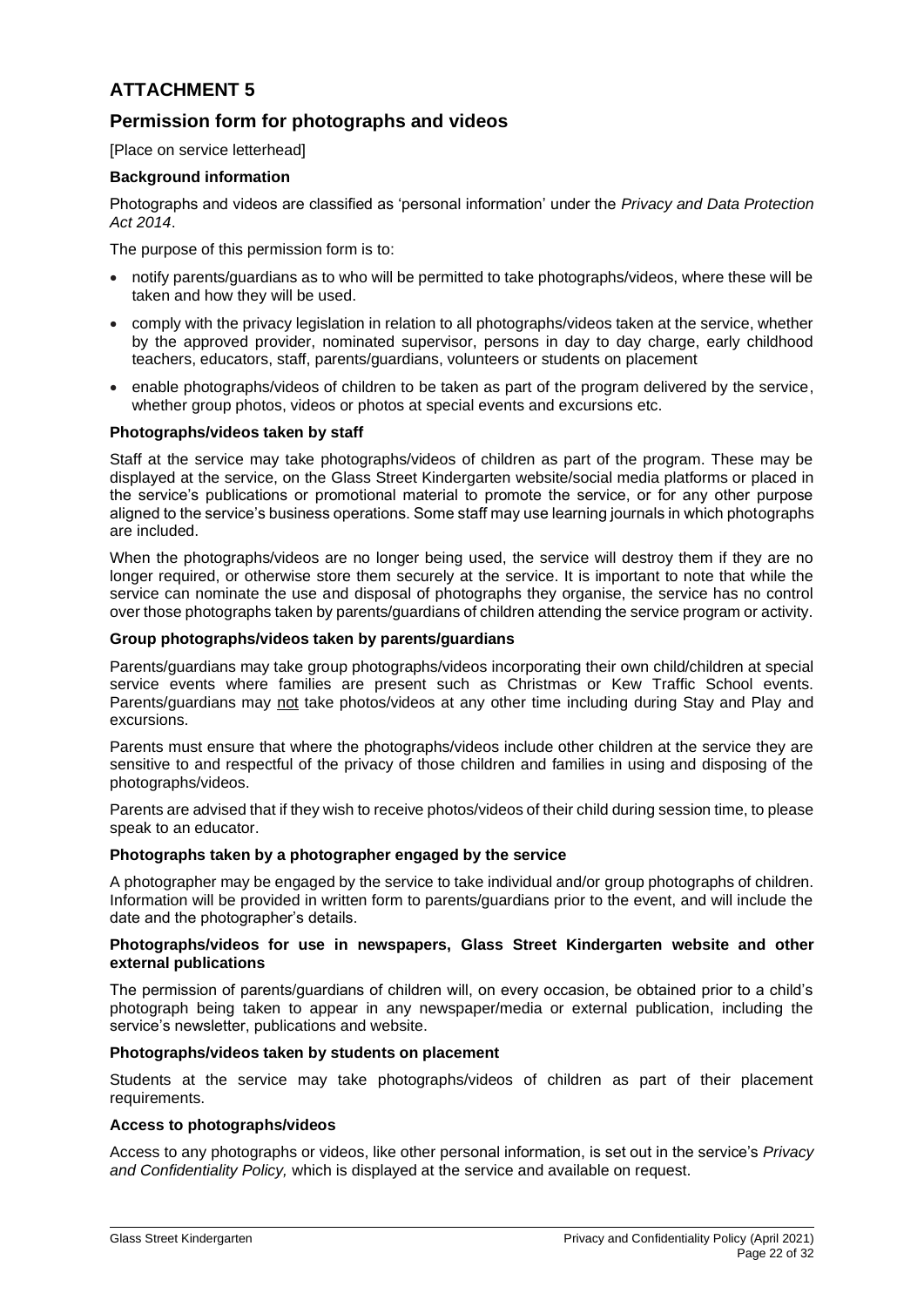## **Confirmation of consent**

I consent/do not consent to the arrangements for the use of photographs and/or videos, as stated in this permission form.

| Parent's/guardian's name    | Child's name |  |
|-----------------------------|--------------|--|
|                             |              |  |
| Signature (parent/guardian) | Date         |  |

\_\_\_\_\_\_\_\_\_\_\_\_\_\_\_\_\_\_\_\_\_\_\_\_\_\_\_\_\_\_\_\_\_ \_\_\_\_\_\_\_\_\_\_\_\_\_\_\_\_\_\_\_\_\_\_\_\_\_\_\_\_\_\_\_\_\_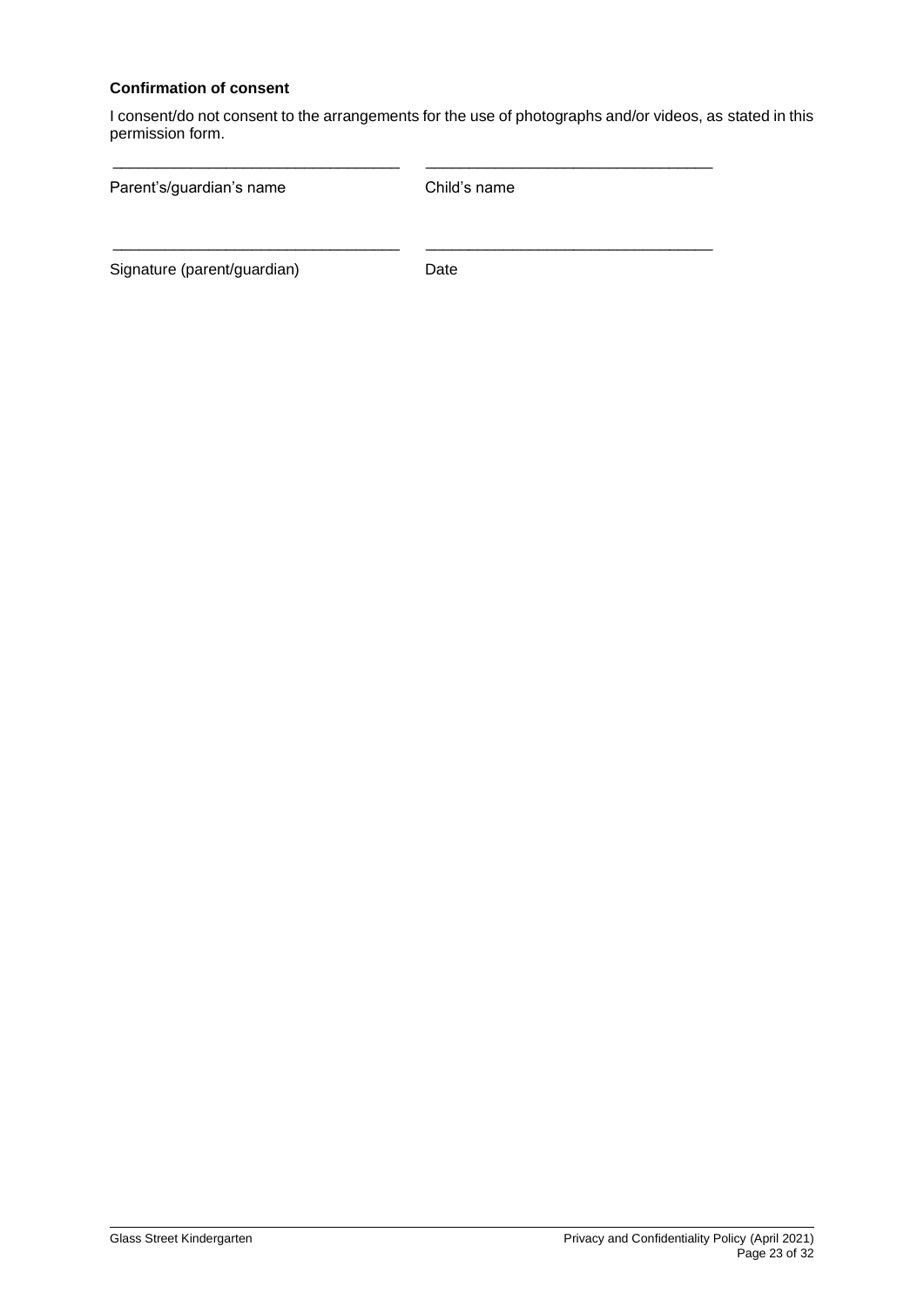# **Special permission notice for publications/media**

Use of photographs, digital recordings, film or video footage of children

in media, newspapers and publications, including any

service publication or media outlet

[Date]

Dear [insert name of parent/guardian],

The purpose of this letter is to obtain permission for your child to be photographed or filmed by [insert name of the organisation/individual taking the photograph or filming the child]and for your child's photograph, digital recording, film, or video footage to appear in[insert name of the newspaper, publication (including the service's publication) or media outlet where it will be displayed].

I, the consention of the consention of the consention of consention of consent to my child

\_\_\_\_\_\_\_\_\_\_\_\_\_\_\_\_\_\_\_\_\_\_\_\_\_\_\_\_\_\_\_\_\_\_\_\_\_ \_\_\_\_\_\_\_\_\_\_\_\_\_\_\_\_\_\_\_\_\_\_\_\_\_\_\_\_

(name of child) being photographed or filmed by [insert name of the organisation/individual taking the photograph or filming the child]and for my child's photograph, digital recording, film, or video footage to appear in the following publication and/or media outlet [insert name of the newspaper publication (including the service's publication) or media outlet where it will be displayed]

Signature (parent/guardian) Date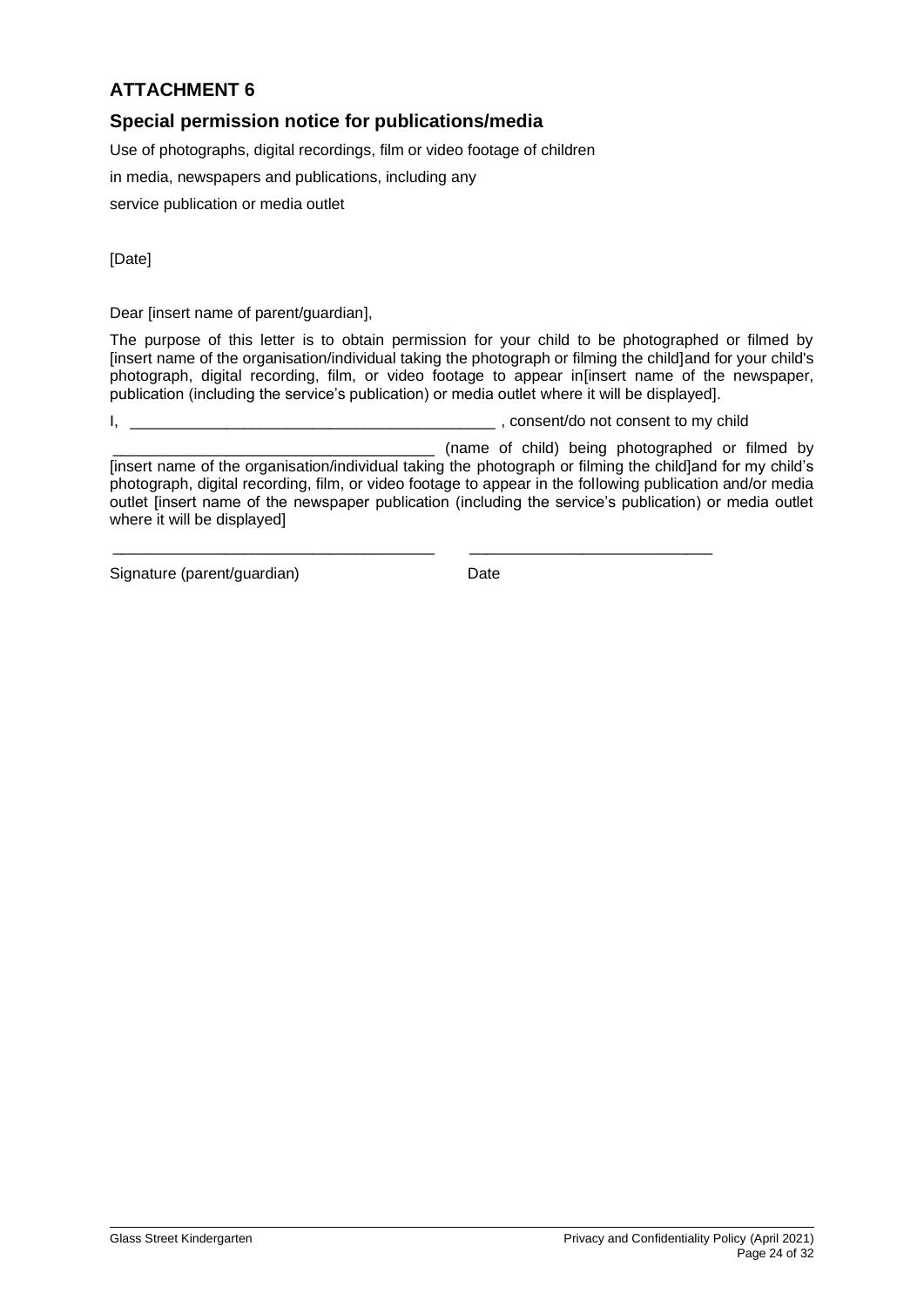## **Sharing information under the CISS AND FVISS**

This attachment has been developed based on the Information Sharing and Family Violence Reforms Contextualised Guidance: For centre-based education and care services; government, Catholic and independent schools; system and statutory bodies; and education health, wellbeing and inclusion workforces, April 2021.

#### **Applying the threshold test**

Before sharing information with other Information Sharing Entities (ISE)'s the threshold test requirements must be meet.

The requirements for sharing are different depending on the purpose of the sharing, if sharing for both purposes (Child Wellbeing or Safety and/or Family Violence), you must meet the requirements of each of the schemes.

Although child wellbeing and safety takes precedence over an individual's privacy, privacy must still be protected through careful and selective information sharing.

#### **Threshold requirements for the Child Information Sharing Scheme:**

|  | The information sharing entity is requesting or disclosing confidential information about any<br>person for the purpose of promoting the wellbeing or safety of a child or group of children;<br>and                         |
|--|------------------------------------------------------------------------------------------------------------------------------------------------------------------------------------------------------------------------------|
|  | The disclosing information sharing entity reasonably believes that sharing the confidential<br>information may assist the receiving information sharing entity to carry out one or more of the<br>following activities:      |
|  | • make a decision, an assessment or a plan relating to a child or group of children                                                                                                                                          |
|  | • initiate or conduct an investigation relating to a child or group of children                                                                                                                                              |
|  | • provide a service relating to a child or group of children                                                                                                                                                                 |
|  | • manage any risk to a child or group of children; and                                                                                                                                                                       |
|  | The information being disclosed or requested is not known to be 'excluded information' under<br>Part 6Aof the Child Wellbeing and Safety Act (and is not restricted from sharing by another<br>law), information that could: |
|  | • endanger a person's life or result in physical injury                                                                                                                                                                      |
|  | • prejudice a police investigation or interfere with the enforcement or administration of the<br>law; prejudice a coronial inquest; prejudice a fair trial of a person                                                       |
|  | • be legally privileged                                                                                                                                                                                                      |
|  | • reveal a confidential police source                                                                                                                                                                                        |
|  | • contravene a court order                                                                                                                                                                                                   |
|  | • be contrary to the public interest                                                                                                                                                                                         |
|  | • information sharing would contravene another law.                                                                                                                                                                          |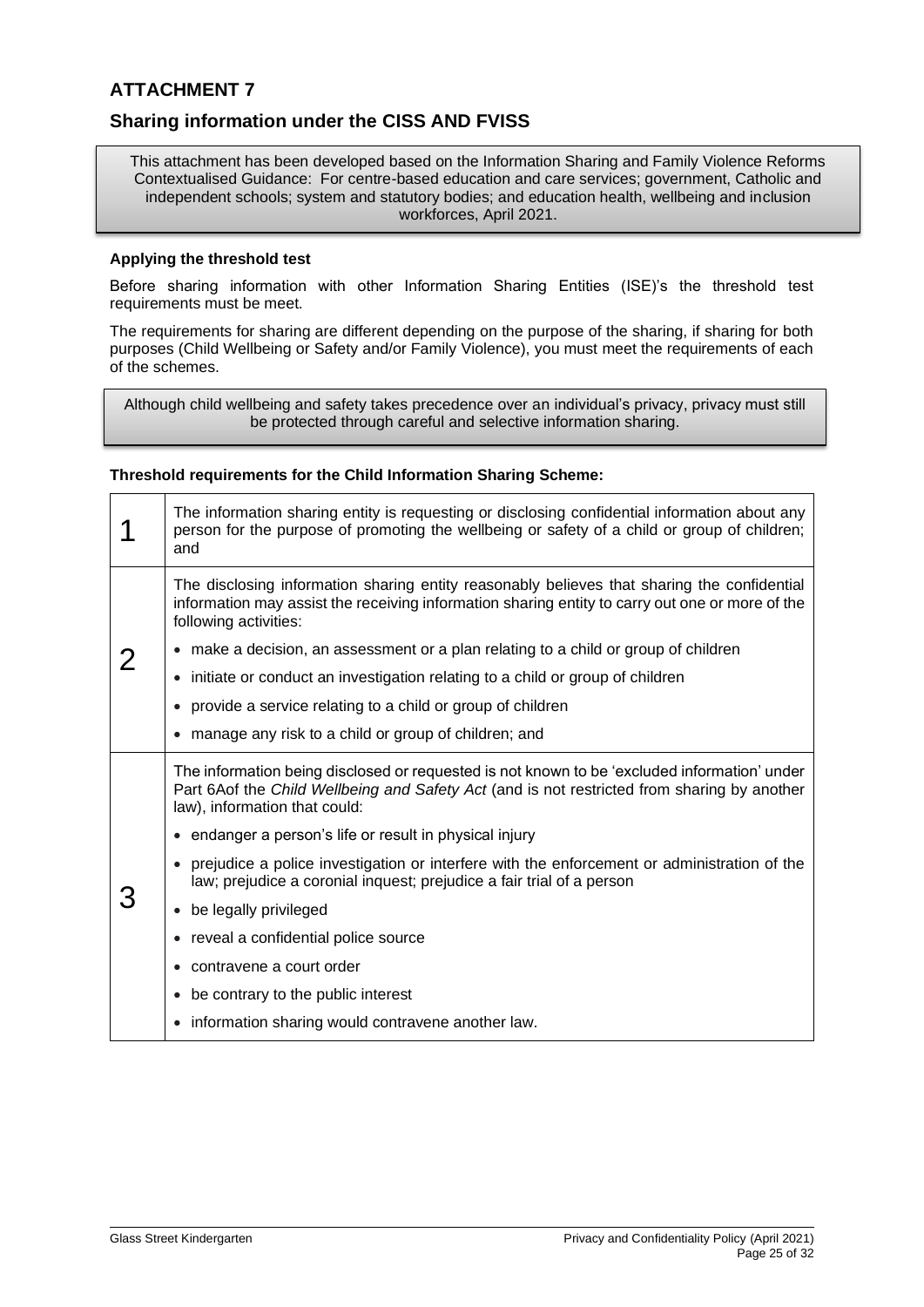# **Threshold requirements for the Family Violence Information Sharing Scheme:**

|   | The purpose of sharing is to assess family violence risk OR protect victim survivors from<br>family violence risk.                                                                                                                                                            |
|---|-------------------------------------------------------------------------------------------------------------------------------------------------------------------------------------------------------------------------------------------------------------------------------|
|   | There are two purposes for which information can be shared between ISEs:                                                                                                                                                                                                      |
|   | • Family violence assessment purpose: the purpose of establishing or assessing the risk of<br>a person committing family violence or being the subject of family violence. This would<br>include:                                                                             |
|   | - establishing family violence risk                                                                                                                                                                                                                                           |
|   | - assessing the risk to the victim survivor                                                                                                                                                                                                                                   |
|   | - correctly identifying the perpetrator.                                                                                                                                                                                                                                      |
|   | • Family violence protection purpose: once family violence risk is established, to manage the<br>risk to the victim survivor. This includes information sharing to support ongoing risk<br>assessment.                                                                        |
|   | The applicable consent requirements are met.                                                                                                                                                                                                                                  |
| 2 | Is the consent required when a child is at risk of family violence?                                                                                                                                                                                                           |
|   | • Consent is not required from any person to share information relevant to assessing or<br>managing family violence risk to a child. However, you should seek the views of the child<br>and non-violent family members where it is safe, reasonable and appropriate to do so. |
|   | • Where a child is 18 years of age or older, they are an adult and so you may need their<br>consent to share their information, or the information of third parties, unless you can legally<br>share under existing privacy laws or when there is a child at risk.            |
|   | In situations where an adolescent is using family violence against an adult family member,<br>you may need the consent of the adult victim survivor to share their information.                                                                                               |
|   | The information is not excluded information.                                                                                                                                                                                                                                  |
|   | Excluded information is information that could:                                                                                                                                                                                                                               |
|   | • endanger a person's life or result in physical injury                                                                                                                                                                                                                       |
|   | • prejudice a police investigation or interfere with the enforcement or administration of the<br>law; prejudice a coronial inquest; prejudice a fair trail of a person be legally privileged                                                                                  |
|   | • reveal a confidential police source                                                                                                                                                                                                                                         |
|   | • contravene a court order                                                                                                                                                                                                                                                    |
|   | • be contrary to the public interest                                                                                                                                                                                                                                          |
|   | • information sharing would contravene another law.                                                                                                                                                                                                                           |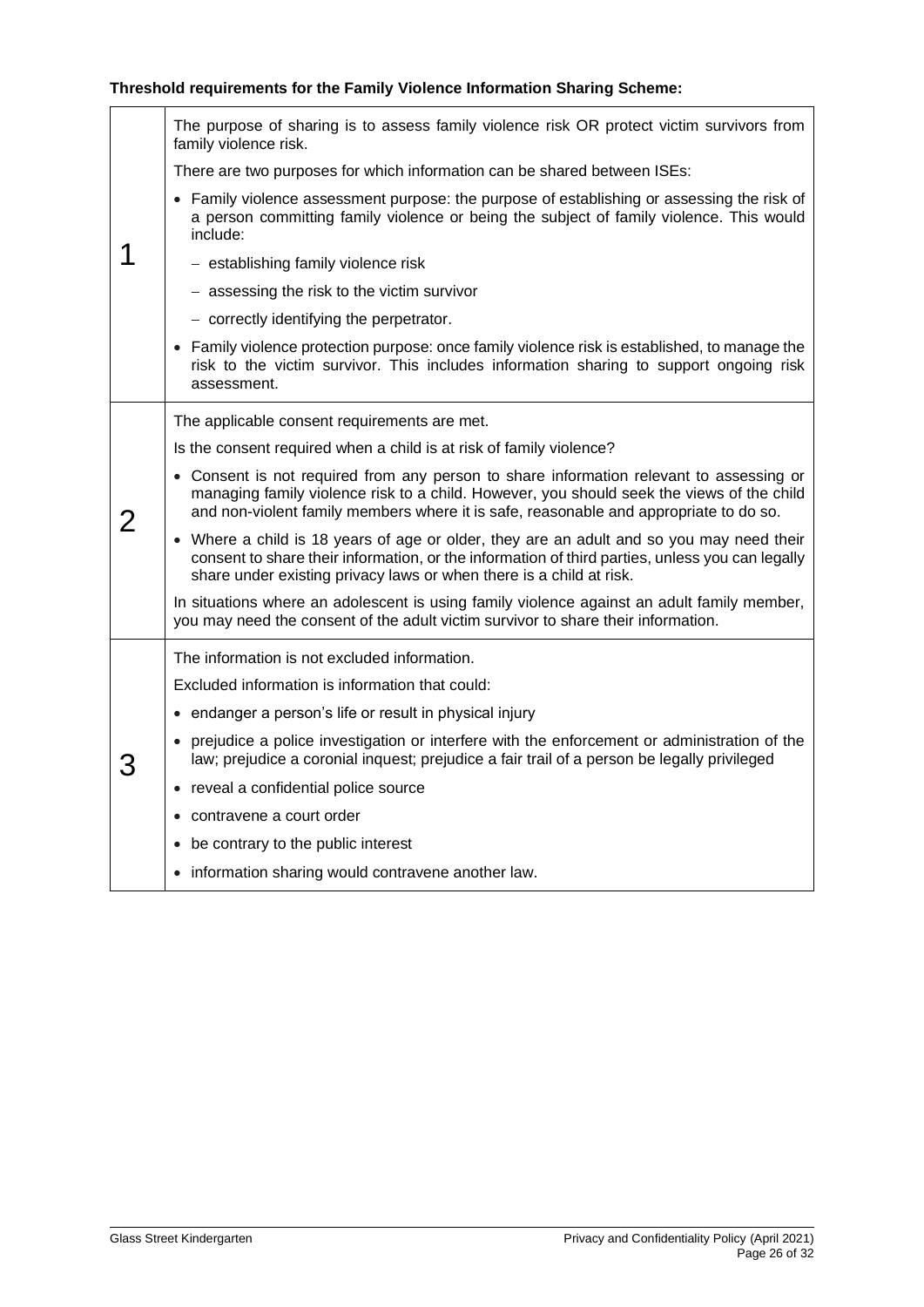Before disclosing information under the Child Information Sharing and Family Violence Information Sharing Scheme, it is important that information sharing entities take reasonable care to verify the identity of the professional or service and ensure that they are an information sharing entity.

- The ISE list is a searchable database that can be used to identity organisation and services prescribed under the CISS and FIVSS
- Before making a request, check to see if the organisation is a prescribed entity via the Access the ISE list:<https://iselist.www.vic.gov.au/ise/list/>
- Refer to Information Sharing Entity List Uses Guide on how to navigate the database.
- ISE's should respond to requests for information in a timely manner, including when they are declining to provide information in response to the request.
- If an ISE is declining a request from another ISE, they are required to provide written reasons for doing so.

#### **Making a request or receiving a request under the Child Information Sharing Scheme**

An ISE may request information when it meets the first and third parts of the threshold. That is, the information being requested is:

- to promote the wellbeing or safety of a child or group of children
- not excluded information under the Child Information Sharing Scheme to their knowledge.

ISE should use professional judgement to decide which organisation or service to request information from, taking into account the following:

- the activity the requesting information sharing entity is seeking to undertake and the type of information that may assist them
- the roles and responsibilities of other information sharing entities and the information they are likely to hold
- the currency and relevance of the information other information sharing entities are likely to hold.

The ISE requesting the information should provide sufficient detail to enable the responding ISE to make a decision about whether all three parts of the threshold have been met, in order to assist them to:

- identify relevant information to respond to the request
- form an opinion about whether the information may be disclosed under the CISS (whether the disclosure meets the threshold).

When making a request, an ISE may disclose any confidential information that may assist the responding ISE to:

- identify the information they hold that is relevant to the request
- form an opinion on whether the information may be disclosed under the scheme.

If the legal requirements (or threshold) of the scheme are met, an ISE:

- **may** make requests for information to another ISE
- **must** disclose relevant information to another ISE, if requested
- **may** disclose information voluntarily (proactively) to other ISE's

ISE's will use their expertise and exercise their professional judgement to identify:

- the range of needs and risks that impact on a child's life to inform a decision as to whether the threshold is met
- what and how much information to share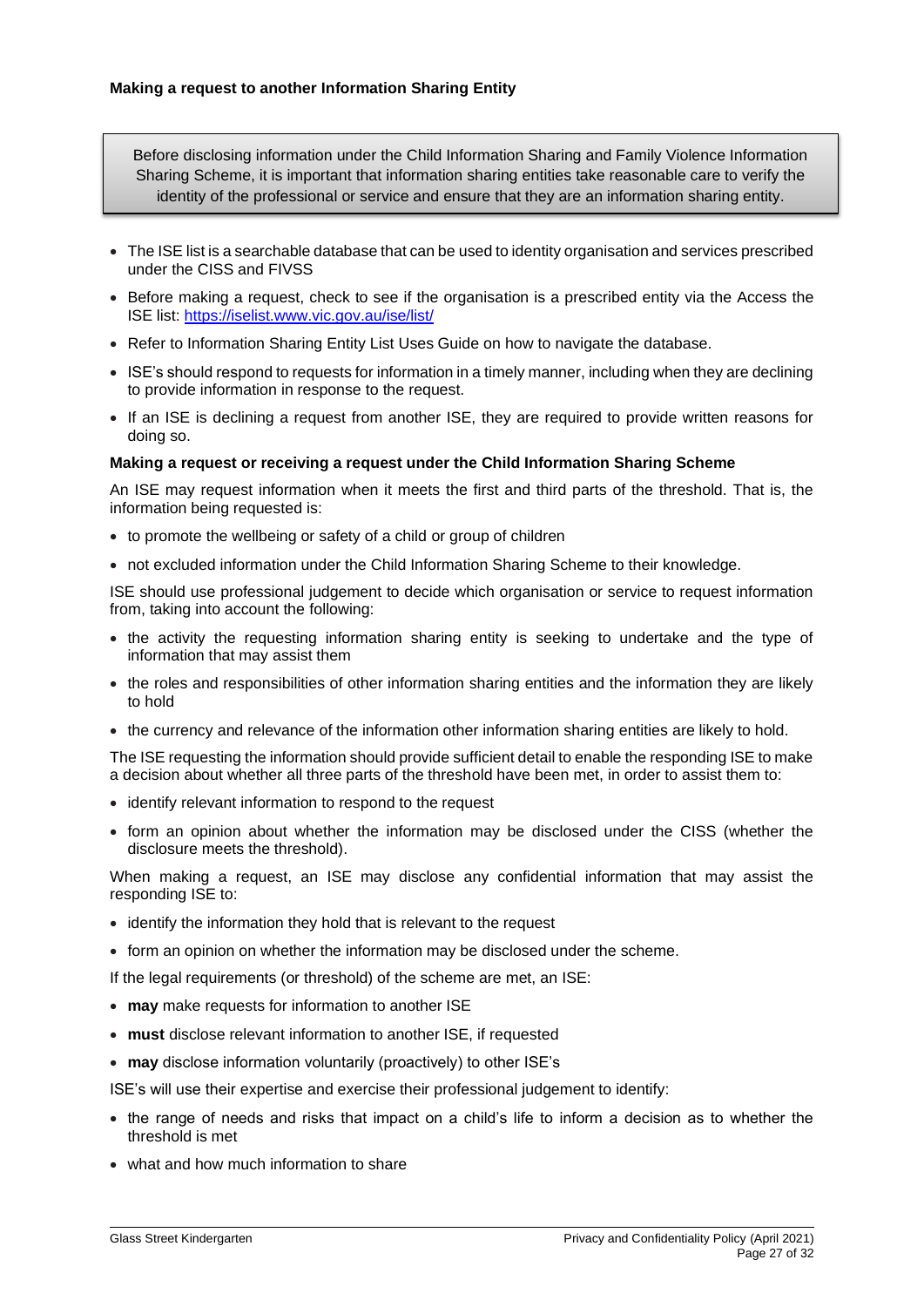• who to share with to support improved service delivery and promote the wellbeing or safety of the child or children.

#### **Making a request or receiving a request under the Family Violence Information Sharing Scheme**

Under Part 5A of the *Family Violence Protection Act 2008* (FVPA), ISEs may request or share information with other ISEs about a person that is relevant to assessing or managing a family violence risk. The information may relate to a victim survivor (adult or child), alleged perpetrator/perpetrator or third party.

Only information that is relevant to assessing or managing a risk of family violence can be shared under the Scheme. In determining what information is relevant, practitioners should use their professional judgement and refer to the Family Violence Policy.

Where an ISE receives a request, it must share that information, either verbally or in writing, provided that the information meets the requirements (the threshold) of the Scheme. The onus is on the ISE sharing information to ensure that they are disclosing information about a person in accordance with the law. There is no restriction on an ISE making a request.

If there is no existing relationship with the ISE the information is being requested from, verification may need to take place (e.g. by sending an email with the entity's official account).

There are **two purposes** for which ISEs can share information with each other under the FVPA, Part 5A:

a. for family violence assessment purposes

• Only prescribed risk assessment entities (RSE) (see *Definition*s) are entitled to make requests and receive information for a family violence assessment purpose, which focuses on identifying who the 'actual' perpetrator and victim survivor are and establishing the level of risk the perpetrator poses to the victim survivor.

#### OR

b. for family violence protection purposes

• Any prescribed ISE is permitted to request and receive information for a family violence protection purpose. The focus at this stage is about managing the risk of the perpetrator committing family violence or the victim survivor being subjected to family violence. This could include information sharing as part of ongoing risk assessment.

Once it has been established which purpose the information is to be exchanged, ensure that:

- sufficient information is provided to the ISE to help them identify what information they hold that might be relevant and whether they should disclose that information.
- the purpose of the information is clearly identified and why it is believed the information is relevant
- precedence is given to a victim survivor's right to be safe from family violence when discussing relevant information.
- record keeping is completed, including the name of the service that was contacted, the name of the ISE and the information that was disclosed.
- any risk assessment or safety plan are documented, as a result of the information sharing.
- information is used only for a purpose permitted by law.
- if information request is refused, record this refusal in writing and keep this refusal on file.

#### **Sharing information for risk assessment**

Once a reasonable belief has been established that family violence risk is present and the identity of the perpetrator or victim survivor/s are clear (e.g. the victim survivor has identified the perpetrator), this would enable any ISE to make referrals for specialist services or professionals to complete a comprehensive family violence risk assessment. Some of these specialist services are prescribed as Risk Assessment Entities (RAEs) (refer to Table 1).

ISEs can share relevant information proactively or on request with RAEs for risk assessment purposes. That is, in order to:

• confirm whether family violence is occurring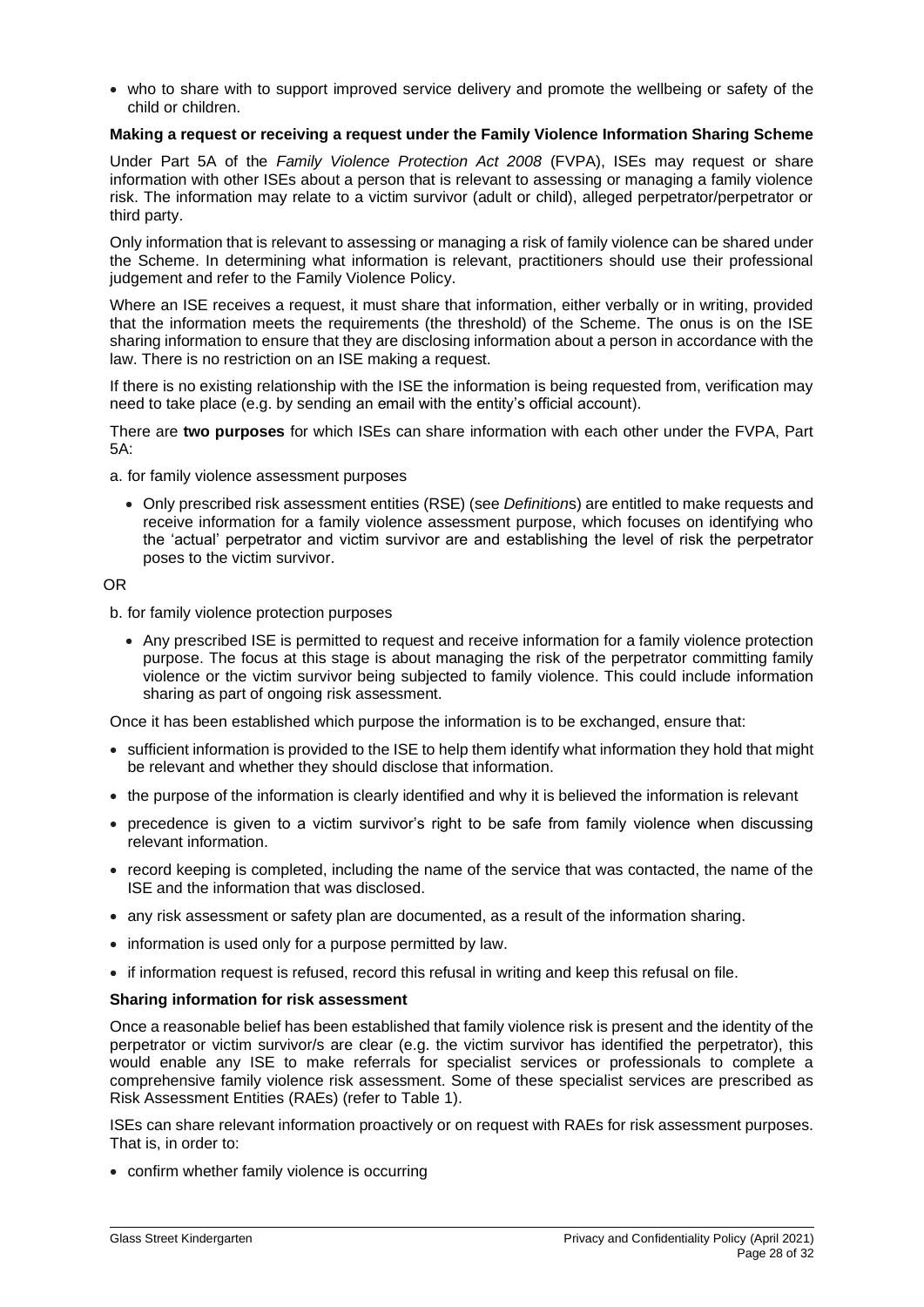- enable RAEs to assess the level of risk the perpetrator poses to the victim survivor
- correctly identify the perpetrator who is using family violence.

Family violence risk assessment is an ongoing process and is required at different points in time from different service perspectives. Education and care services will have a role in working collaboratively with other services to contribute to ongoing risk assessment and management of family violence.



Victoria State Government, 2021. Information Sharing and Family Violence Reforms Contextualised Guidance. Melbourne, p.38.

ISEs can only share information with other ISEs that are not RAEs. Request information from RAEs once family violence risk is established and the identity of the perpetrator and victim survivors are known. This is to prevent sharing that might escalate risk to a child or family member.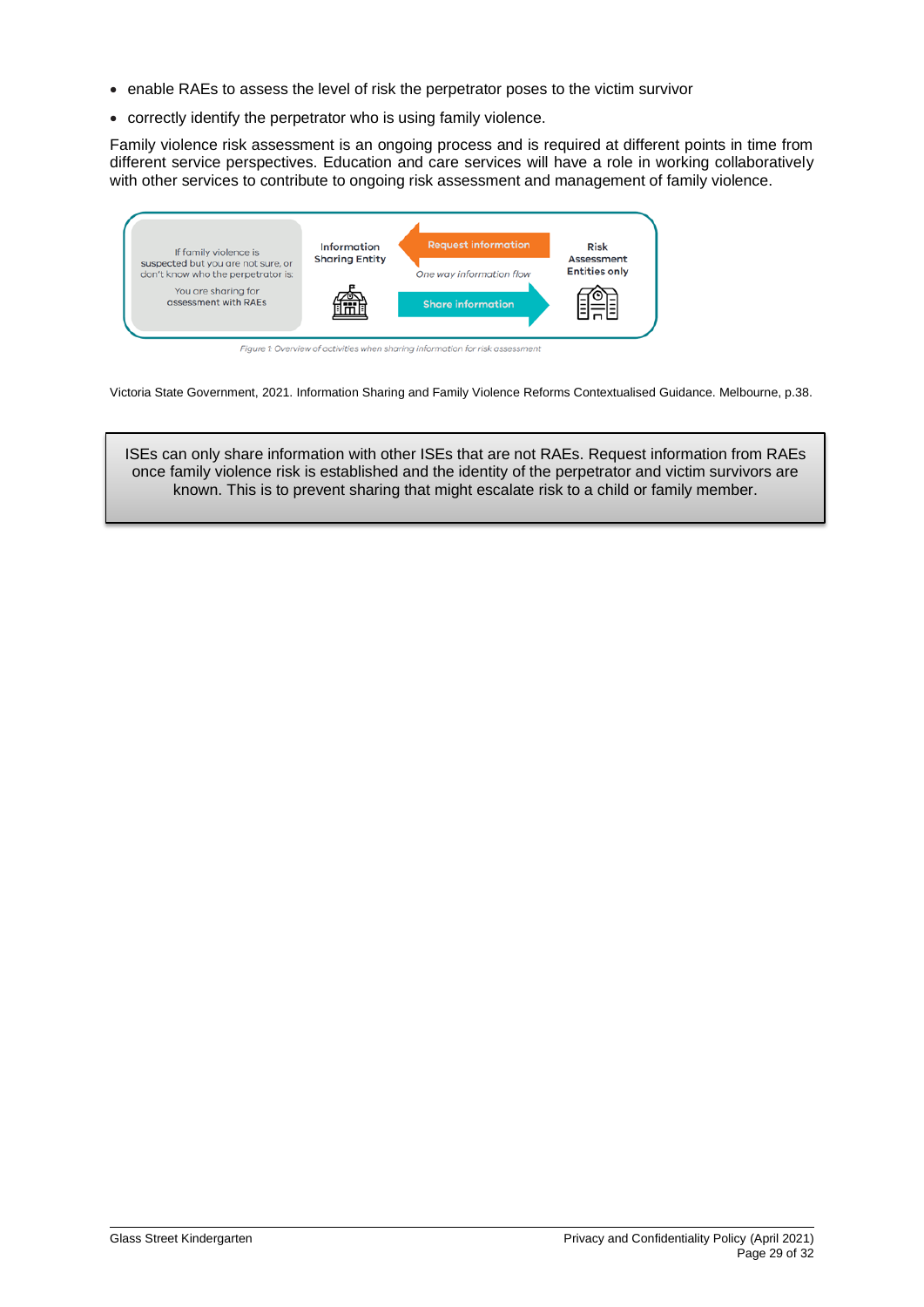### **Sharing for risk management (protection):**

Once family violence is established, ISEs can share proactively with other ISEs and request information, including from RAEs, if they reasonably believe sharing is necessary to:

- remove, reduce or prevent family violence risk
- understand how risk is changing over time
- inform ongoing risk assessment.

This opens a two-way flow of information that enables ISEs to form a complete picture of risk and collaborate to support children and families experiencing family violence.



Figure 2: Overview of activities when sharing information for risk management (protection)

Victoria State Government, 2021. Information Sharing and Family Violence Reforms Contextualised Guidance. Melbourne, p.39.

When making a request, ensure you are speaking with someone suitably trained to use Part 5A of the Family Violence Protection Act 2008 (FVPA).

### **Table 1**

| Information Sharing Entities that are also Risk Assessment Entities                                                                                                                                                                                                                                                                                                                      |                                                                                                                                                                                                                                                |  |  |
|------------------------------------------------------------------------------------------------------------------------------------------------------------------------------------------------------------------------------------------------------------------------------------------------------------------------------------------------------------------------------------------|------------------------------------------------------------------------------------------------------------------------------------------------------------------------------------------------------------------------------------------------|--|--|
| • State-funded specialist family violence services<br>(including refuges, Men's Behaviour Change<br>Programs, family violence counselling and<br>therapeutic programs)<br>Risk Assessment and Management Panel<br>(RAMP) members (including those services<br>that would not otherwise be prescribed but only<br>when participating in a RAMP)<br>• State-funded sexual assault services | • Child Protection<br>• Child FIRST services (excluding broader family<br>services)<br>" Victims Support Agency (including Victim<br>Assistance Programs and Victims of Crime<br>Helpline)<br>• Victoria Police<br>• The Orange Door services. |  |  |
| <b>Information Sharing Entities</b>                                                                                                                                                                                                                                                                                                                                                      |                                                                                                                                                                                                                                                |  |  |
| • Magistrates' Court of Victoria officials<br>• Children's Court of Victoria officials<br>• Corrections Victoria and Corrections-funded                                                                                                                                                                                                                                                  | • Maternal and Child Health<br>• Registered out of home care services<br>• DHHS Housing                                                                                                                                                        |  |  |
| services<br>• Adult Parole Board<br>" Youth Justice (including the Secretariat to the<br>Youth Parole Board) and Youth Justice funded<br>services                                                                                                                                                                                                                                        | • State-funded homelessness accommodation or<br>homelessness support services<br>providing<br>access point, outreach or accommodation<br>services<br>• Designated mental health services                                                       |  |  |
| ■ Multi-Agency<br>Panels<br>Prevent<br>Youth<br>to<br>Offending<br><b>Justice Health and funded services</b><br>State-funded sexually abusive<br>behaviour                                                                                                                                                                                                                               | • State-funded alcohol and other drug services<br>• Tenancy Advice and Advocacy Program<br>• State-funded financial counselling services                                                                                                       |  |  |
| treatment services<br>• State-funded perpetrator intervention trials                                                                                                                                                                                                                                                                                                                     | • Commission for Children and Young People<br><b>Disability Services Commissioner.</b>                                                                                                                                                         |  |  |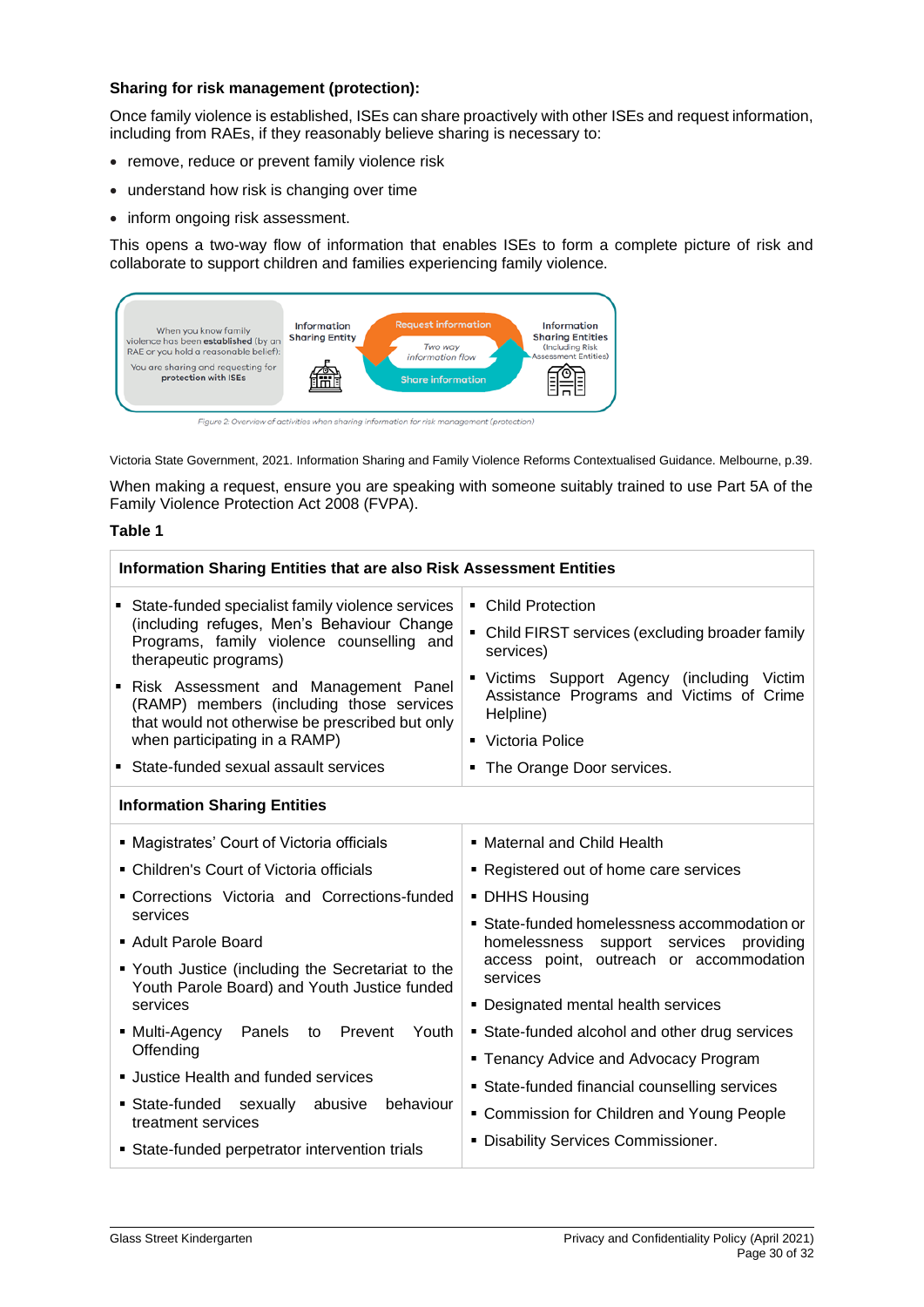**• Registered community-based child and family** services

### **Record keeping**

ISEs have specific record keeping obligations under the FVISS and the CISS. ISEs can choose how they will meet their record keeping obligations, which might include written or online case notes, specific record keeping forms or IT solutions, and are in line with the *Privacy and Data Protection Act 2014* (Vic) and, where applicable, the Australia Privacy Principles obligations.

When an ISE receives a request to share information they must record:

- the ISE that requested the information
- the date of the request
- the information that was requested
- if refusing a request, the request and the reason why it was refused.

When an ISE shares information (either proactively or on request) they should:

- know and record what scheme they are sharing under (FVISS, CISS or both)
- know and record whom information is being shared about
- record how the threshold for sharing was met.
- relevant risk assessments or safety plans that have been prepared for a person at risk of family violence.

Documentation is also required if sharing about:

- adult victim survivors of family violence or third parties under FVISS (where a child is at risk)
- a child's parent under CISS
- child victim survivors of family violence
- any child in order to promote their wellbeing or safety.
- whether their views were sought about sharing their information
- if their views were not sought, record the reason why
- if they were informed that their information was shared
- whether information was shared with consent and whether the consent was written, verbal or implied
- if the information was shared without consent, record the reason why
- if the information was shared without consent, record if the person was informed that their information was shared without consent

Examples of record keeping forms can be found at: [www.vic.gov.au/guides-templates-tools-for](http://www.vic.gov.au/guides-templates-tools-for-information-sharing)[information-sharing](http://www.vic.gov.au/guides-templates-tools-for-information-sharing)

### **Handling information sharing and risk assessment complaints under the CISS and FVISS**

Types of complaints

ISEs may receive complaints from:

- 1. Individuals in relation to privacy breaches, for example the ISE has:
	- misidentified an adult victim survivor as a perpetrator and shared information about them without consent
	- shared information that is not relevant to the purpose for which it was shared.
- 2. Individuals in relation to any other conduct under the Schemes, for example the ISE has:
	- not sought the views of a child and/or relevant family member and the complainant believes it was reasonable, safe and appropriate to do so